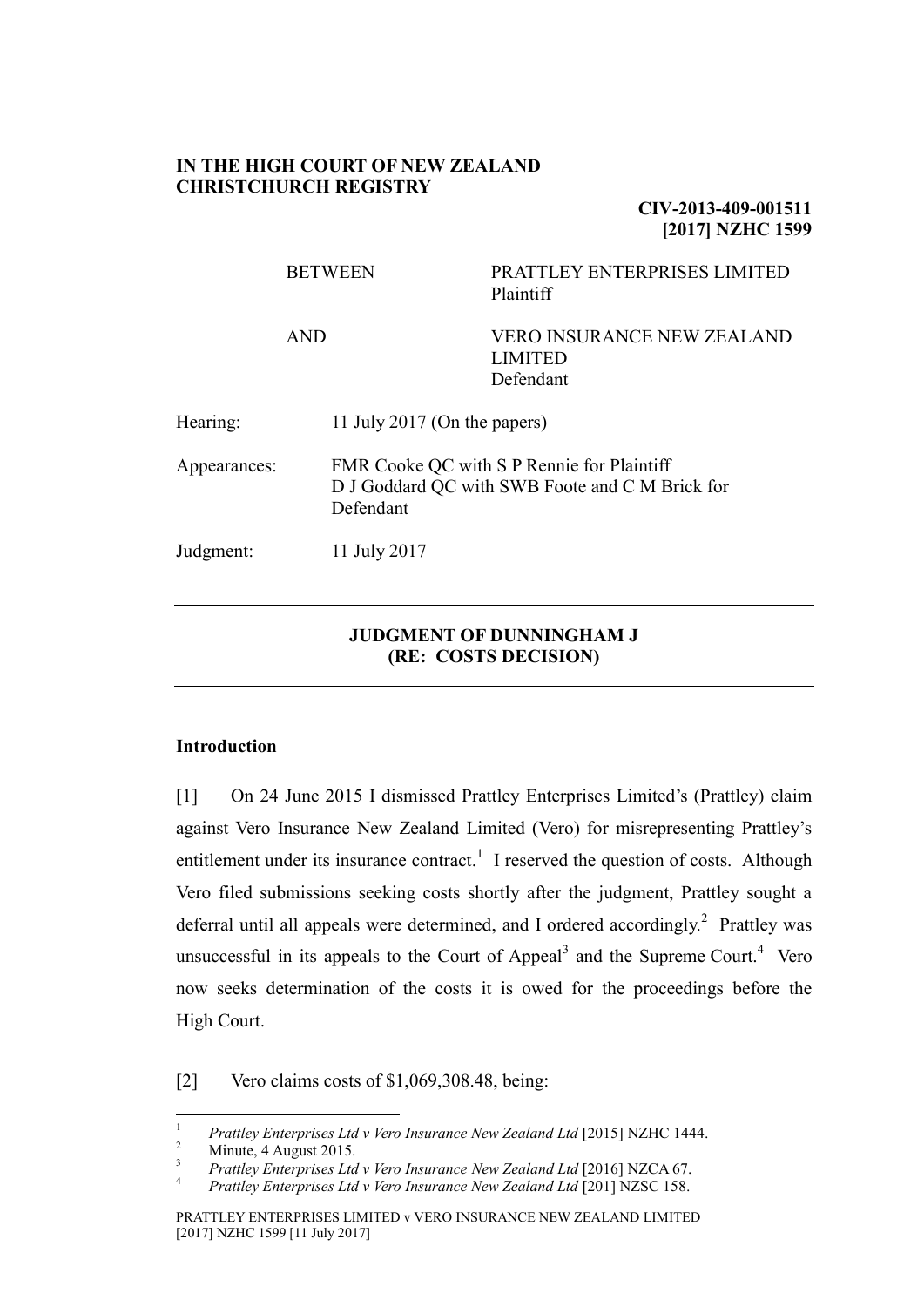- (a)  $$298,254$  for schedule costs, with a 100 per cent uplift to \$596,508;
- (b) \$26,323.13 for general disbursements; and
- $\text{(c)}$  \$446,477.35 for expert witness fees.

[3] Prattley contests that claim and submits that the appropriate quantum of costs is \$405,072.36, being:

- (a) \$160,460 for schedule costs, with a 5 per cent discount to \$152,437 to recognise Vero's unsuccessful counterclaim;
- (b) \$17,538.36 for general disbursements; and
- (c) \$235,097 for expert witness fees.

### **Issues**

[4] The parties agree that, due to the level of complexity involved, the proceeding is in Category 3 which affords the highest daily recovery rate.<sup>5</sup>

- [5] However, the parties disagree on the following matters:
	- (a) Which time allocation band in Schedule 3 of the High Court Rules is appropriate for various steps taken in the proceedings by Vero?
	- (b) What extent of discovery should be claimed for?
	- (c) Should Prattley pay costs for the preliminary issues hearing?
	- (d) Should there be an uplift? If so, how large?
	- (e) Should there be a reduction in costs for Vero's unsuccessful counterclaim?

 $\frac{1}{5}$ See High Court Rules, r 14.3(1).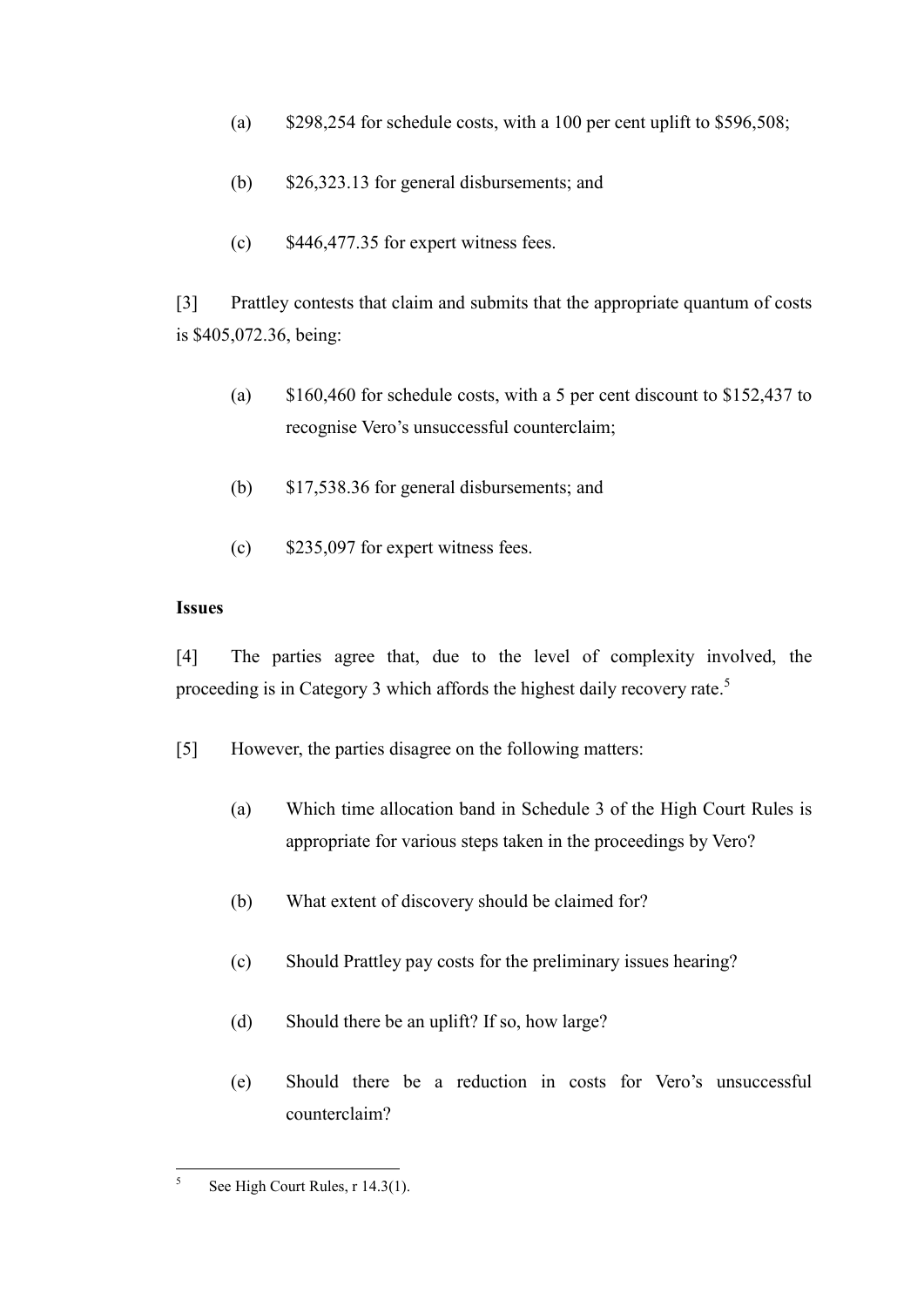- (f) Should costs be awarded for preparation of Vero's costs memorandum?
- (g) Should Vero be certified for three counsel?
- (h) Should Prattley pay for all of Thornton Tomasetti and Compusoft's costs?
- (i) Should leave be reserved for Vero to seek costs against Risk Worldwide if necessary?
- [6] I discuss each of these issues in turn under the headings below.

# **Which band is appropriate for the work done by Vero in defending the claim?**

### *Submissions*

[7] Vero provided a table of Schedule costs, submitting that a Band B time allocation was appropriate for some steps, while Band C was appropriate for others.

[8] Prattley responded to Vero's table of Schedule costs. It acknowledges that Band C is justified for some steps. However, it submits that Vero cannot show that some other steps for which Band C was claimed, involved a "comparatively large amount of time" nor has Vero demonstrated why a normal amount of time for those steps is insufficient.<sup>6</sup> It therefore submits that a range of A, B and C Band categorisations are appropriate, as set out in commentary to its own version of Vero's table of Schedule costs.

# *Discussion*

[9] This issue engages the principle that costs should be assessed by applying the appropriate daily recovery rate to the time considered reasonable for each step reasonably required in relation to the proceeding, along with the principle that,

<sup>6</sup> <sup>6</sup> *Paper Reclaim Ltd v Aoteraroa International Ltd (Costs)* (2007) 18 PRNZ 743 at [35].

High Court Rules,  $r$  14.2(c).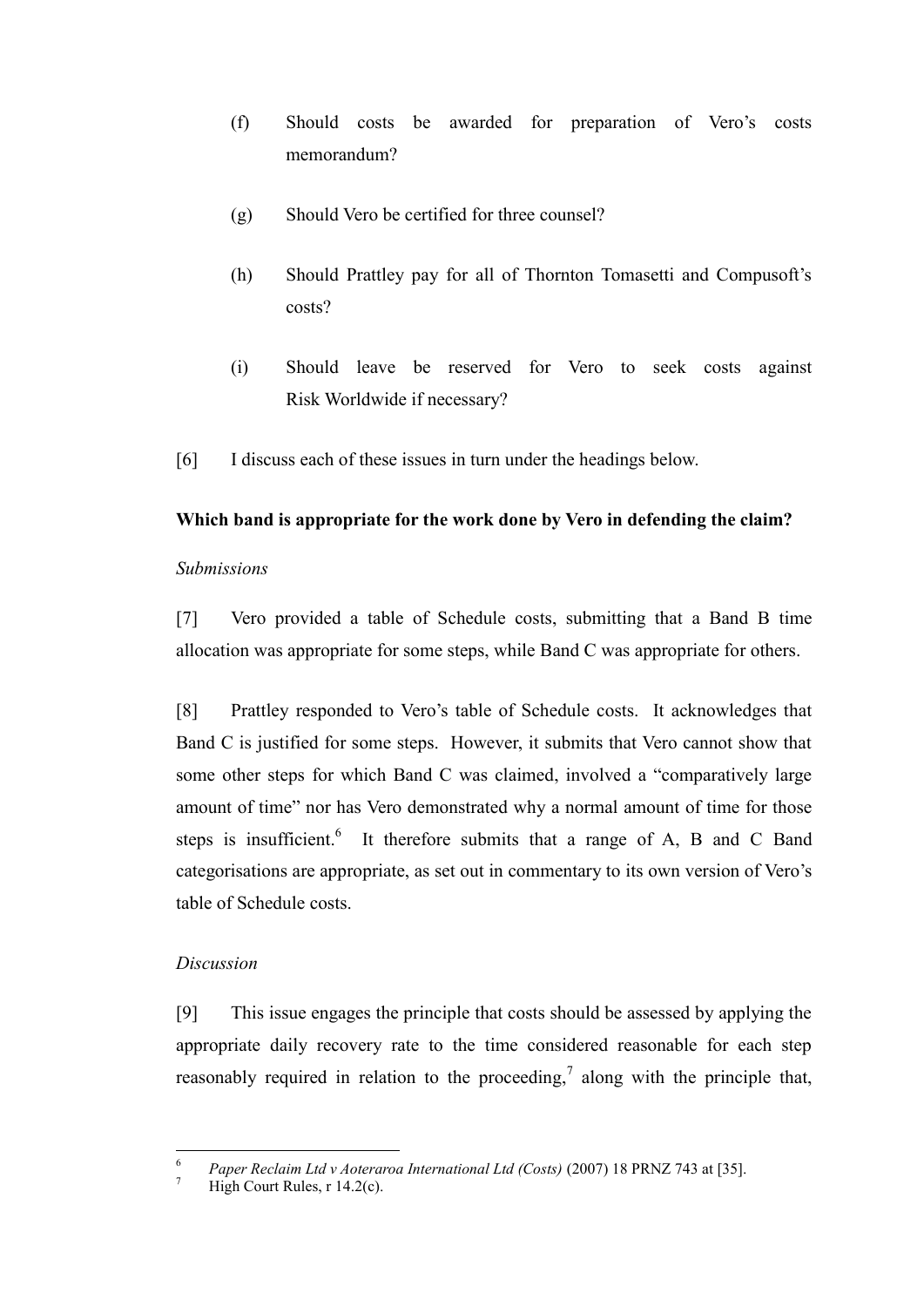insofar as possible, the determination of costs should be predictable and expeditious.<sup>8</sup>

[10] While some scrutiny is justified into whether a time category, such as Band B or C, is appropriate for individual steps in a proceeding, the determination of costs would become more time consuming and unpredictable if parties were too readily encouraged to seek item by item variations from the general categorisation of the proceedings.

[11] Band C is appropriate when "a comparatively large amount of time for the particular step is considered reasonable".<sup>9</sup> These were complicated proceedings where it could be expected that a comparatively large time would be needed for Vero to complete most steps. However, it has also responsibly only claimed a B time allocation where a Band C allocation would be too much. In my view, having reviewed the various comments made by the parties on the costs claimed for each step in the proceeding, Vero's allocation of a mixture of Band B and C is appropriate.

[12] In particular, I make the following observations on the claims for steps where there was the greatest divergence between the parties:

(a) Vero claims Band C costs for commencement of defence by a defendant, at a total of \$17,640, whereas Prattley says Band B costs should apply, resulting in a claim for \$5,880. I accept that the term "commencement of defence" embraces more than simply preparation of a statement of defence. The claims raised a wide range of issues, including that they were advanced in breach of a settlement agreement, and considerable legal research and factual enquiries would need to have been made before the statement of defence was prepared. In the context of these proceedings, I am satisfied the Band C time allocation is appropriate.

 $\overline{a}$ 

Rule  $14.2(g)$ .

Rule  $14.5(2)(c)$ , High Court Rules.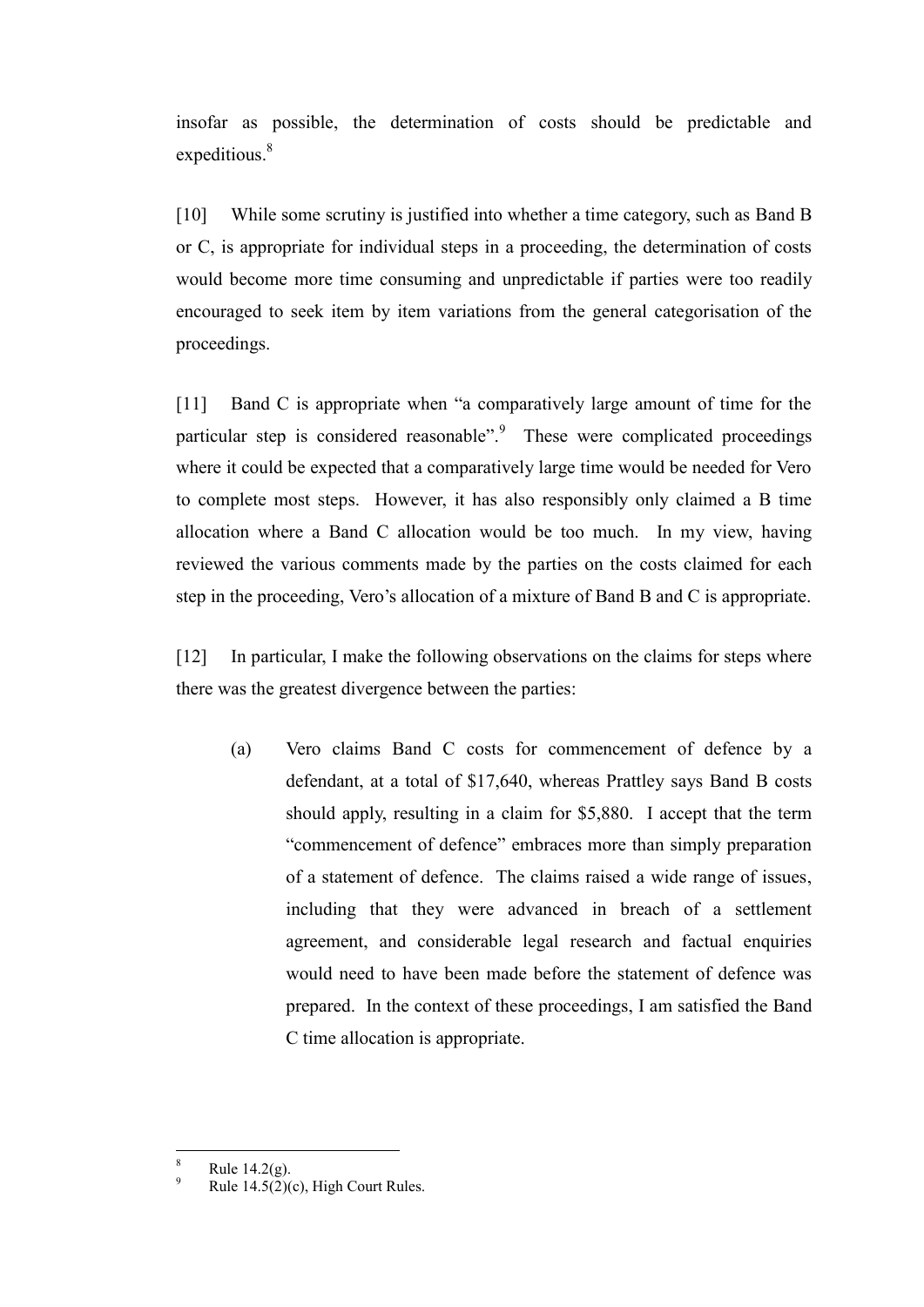- (b) Similar claims were made in response to the Band C claims for responding to the amended pleadings and, for the same reasons, I consider a Band C allocation is appropriate, rather than a Band B allocation.
- (c) Vero claims Band C costs for answering the plaintiff's interrogatories, at a total of \$11,760, whereas the Band B allocation promoted by Prattley amounts to a costs award of \$1,990. Prattley relies on the fact that the response produced was only nine pages long and, for the second claim, was only four pages. However, I accept that a substantial amount of time would have been consumed in preparing the responses to these questions, and the one day time allowance suggested for each of these two claims would be quite inadequate. Again a Band C time allocation is justified.
- (d) The preparation of some memoranda for case management conferences was elevated by Vero to a Band C allocation. Prattley argued these only warranted a Band B time allocation and that some memoranda where a B allocation was claimed, should in fact be a Band A allocation. However, reading the explanations of why the C allocation was sought in each case, I am satisfied that Vero has properly justified its claim for additional time over a Band B allocation, or, for a Band B allocation over a Band A allocation. For example, where a Band C allocation was sought the memoranda were not straightforward but addressed complex issues arising, such as the formulation of questions for the proposed preliminary hearing.

[13] For these reasons, I accept that Vero's categorisation of its schedule cost claims should be awarded as claimed (although the appropriateness of the claims for particular groups of steps is discussed further below).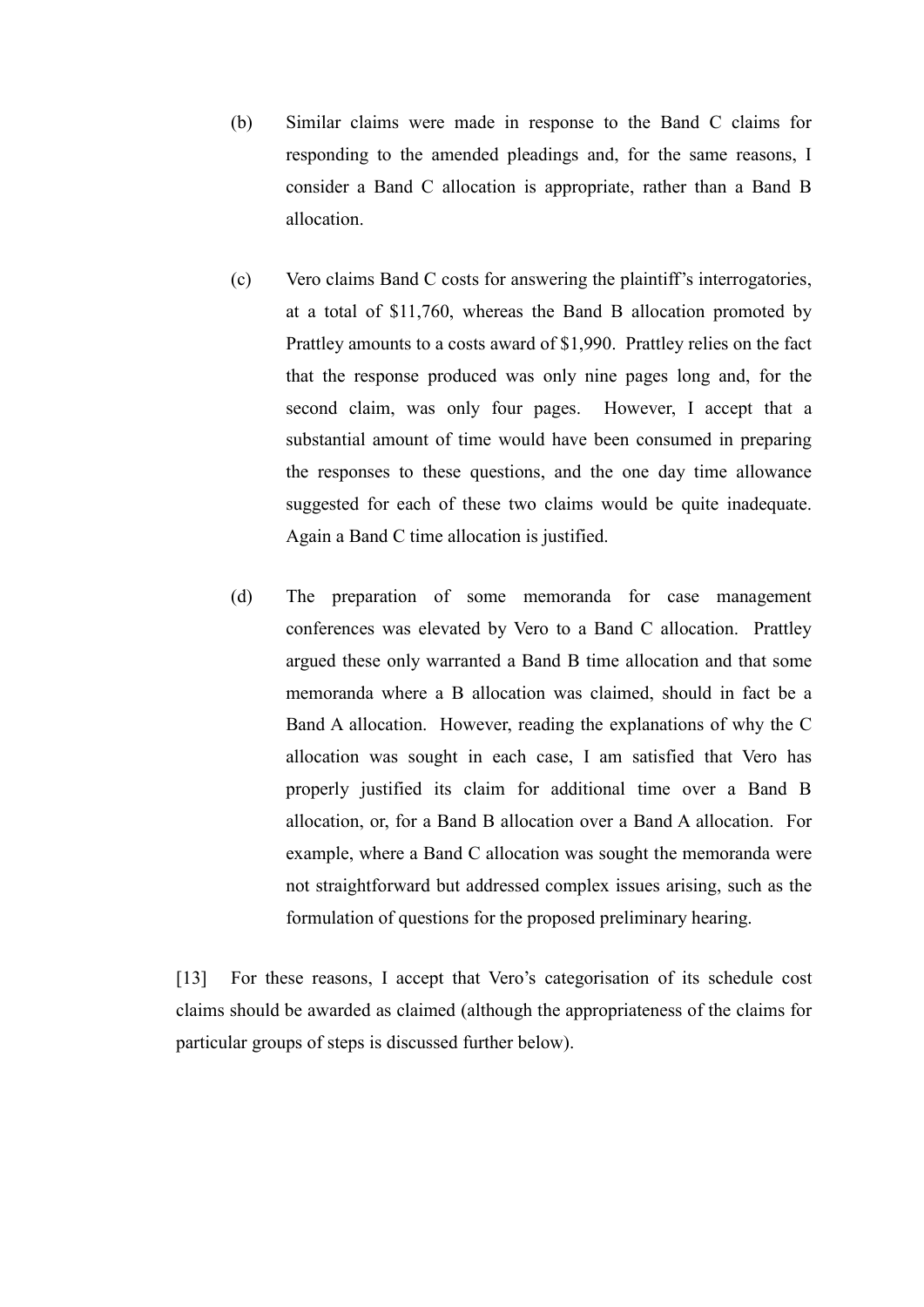#### **What extent of discovery should be claimed for?**

#### *Submissions*

[14] Vero makes extensive claims for costs relating to discovery. It submits that this is reasonable in light of the late discovery by Prattley of highly relevant documents. In particular, Vero points to Prattley's failure to disclose the first Ford Baker valuation without prompting, despite it falling within the tailored discovery orders. Vero also submits that discovery was provided in a haphazard way, resulting in more extensive review by counsel than would normally be required. Vero also had to respond to numerous requests for further discovery by Prattley.

[15] Prattley submits that it is inappropriate for Vero to be granted multiple awards for providing discovery when this is because of the inadequacy of Vero's initial discovery. Prattley accepts that Vero is entitled to a series of claims for inspection as Prattley's discovery was provided in tranches, but submits that a lower amount is appropriate.

[16] In reply submissions, Vero submits that its discovery was not incomplete but fully compliant. Prattley's later requests were sweeping and many were concerned with Vero's internal assessments of the value of the claim. The time allowances claimed are reasonable in light of this and fall far short of the actual time taken.

### *Discussion*

[17] Vero has explained why it has made such extensive claims for discovery. Prattley made a number of further requests to Vero beyond the tailored discovery order. Vero then complied with these. Consequently, I do not accept Prattley's claim that Vero is attempting to rely on its own failure to provide proper and comprehensive disclosure at the outset. Vero is entitled to the discovery attendances claimed at items 6 - 13 of the table of schedule costs on a Band B basis.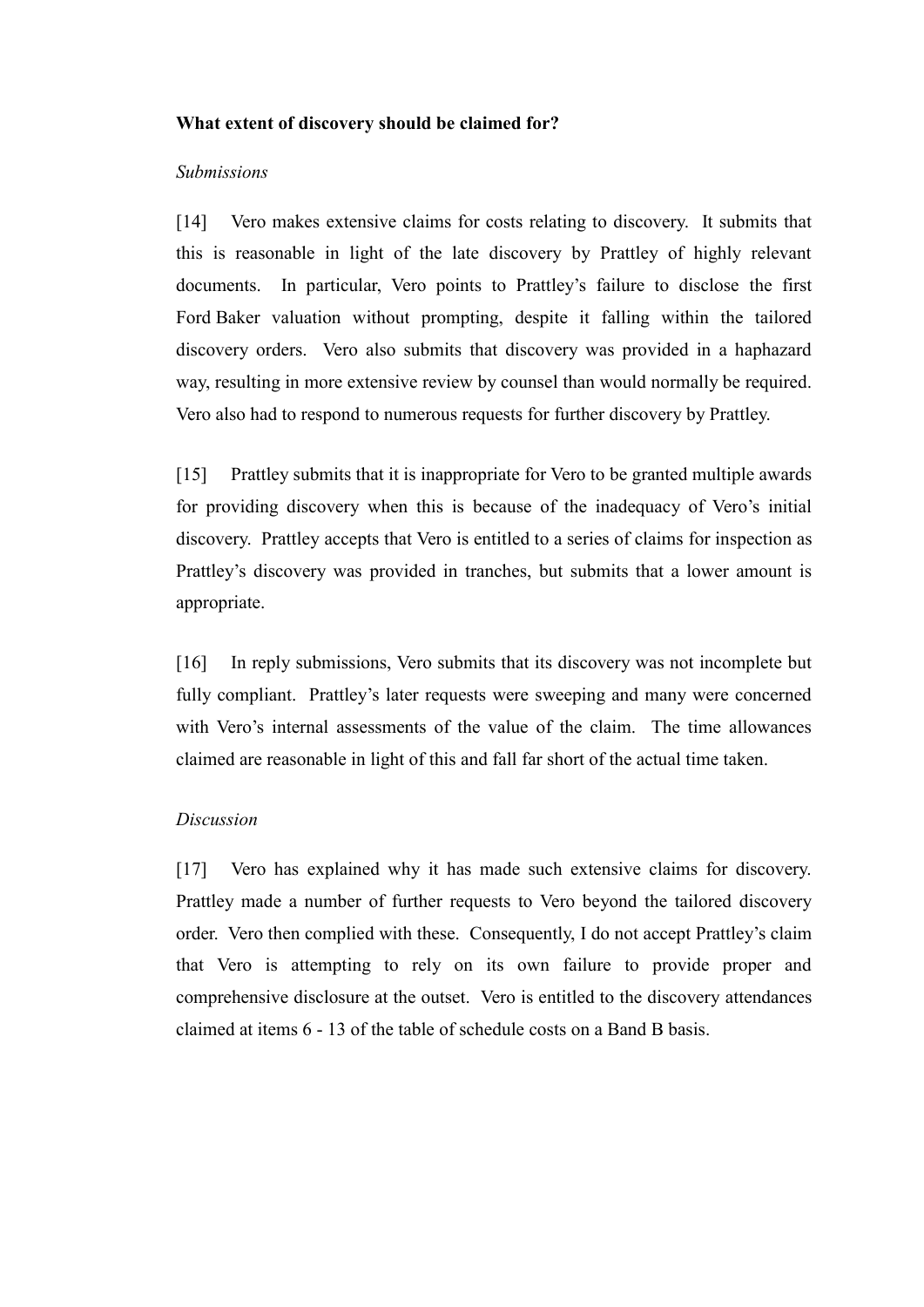#### **Should Prattley pay costs for the preliminary issues hearing?**

#### *Submissions*

[18] Prattley submits that Vero should not be awarded costs for matters relating to the preliminary issues hearing on the enforceability of the settlement agreement, as it was Vero which pressed for the hearing and then changed its position. To make Prattley responsible for the costs would be unjust. Prattley submits that each party should bear its own costs regarding this matter, including disbursements.

[19] Vero submits that Prattley's position is unreasonable given that both parties requested the preliminary issues hearing and were initially content with the form of the questions. Vero submits that the hearing did not proceed because Prattley subsequently amended its pleading, introducing a mistake claim. This required proof of inequality which significantly changed the issues which would need to be covered in the hearing. While Prattley suggested this could be overcome by proceeding on the basis that its correct entitlement would be the amount it claimed in its pleadings, that position was unacceptable to Vero. Therefore, there was no basis to attribute blame to Vero. Vero submits that, as the successful party, it should recover costs and disbursements for all the steps in defending the claim, including the abandoned hearing.

### *Discussion*

[20] As the successful party of the proceeding, there is a presumption that Vero should receive costs for all aspects of the proceeding.<sup>10</sup> As Vero notes, both parties originally agreed to the preliminary issues hearing as they accepted that resolving the issue of the enforceability of the interim settlement agreement would likely advance matters.<sup>11</sup> However, I accept that the primary reason for the hearing not proceeding as planned, was because Prattley amended its pleadings which meant the issues to be determined could not be confined in the way originally envisaged. As a consequence, the parties needed to review whether they wanted the hearing to proceed and on what questions.<sup>12</sup>

 $10$ <sup>10</sup> Rule 14.2(a), High Court Rules.

<sup>&</sup>lt;sup>11</sup> Minute of Wylie J, 16 December 2013 at [3].

<sup>12</sup> As recorded in the minutes of Kós J on 14 March 2014 and 16 July 2014.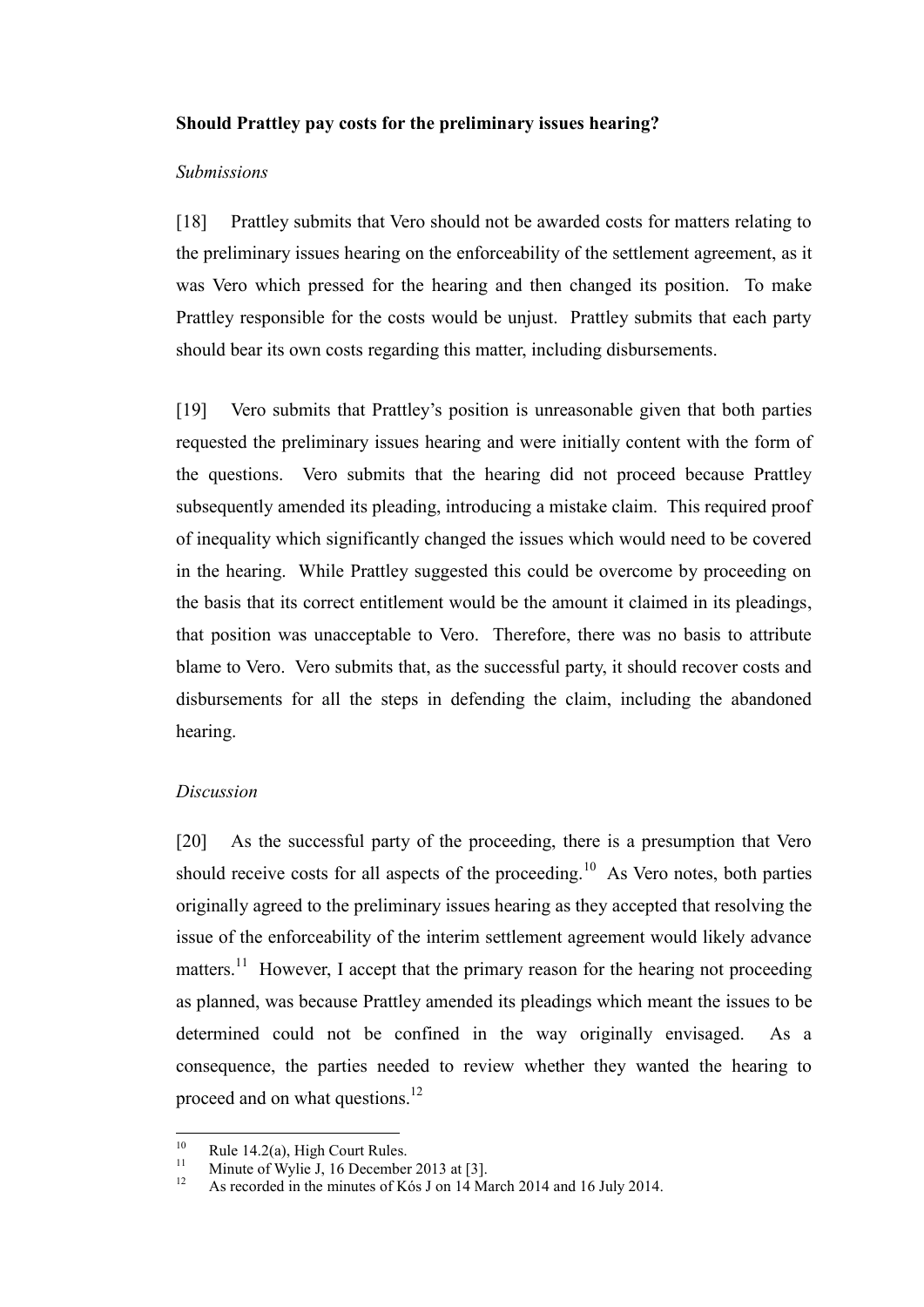[21] Vero's reluctance to proceed on the basis proposed by Prattley was understandable. A contractual mistake requires there to be a substantially unequal exchange of value. Vero disputed this (correctly as it transpired), and so was not prepared to assess the enforceability of the agreement on the basis of facts which were disputed and which, if canvassed, would have significantly have enlarged the scope of the preliminary hearing. In those circumstances, it was reasonable to abandon the proposed preliminary hearing. As this change in circumstances was not of Vero's making, I do not consider it unjust that Vero be awarded costs for steps taken in relation to that aspect of the proceeding.

#### **Should there be an uplift? If so, how large?**

#### *Submissions*

[22] Vero claims increased costs under r 14.6(3) of the High Court Rules. It submits that Prattley contributed unnecessarily to the time and expense of the proceeding by:

- (a) Pursuing a challenge to the settlement agreement (which was premised on Vero having misled it about the nature of its entitlements under the insurance policy) in circumstances where it must have known the challenge was without merit;
- (b) Failing to provide the first Ford Baker valuation in its discovery, despite being required to provide it under the terms of the tailored discovery order. Vero also had difficulties in obtaining discovery and inspection of communications between Prattley and the trustees which Prattley failed to provide or wrongly withheld on the basis they were privileged;
- (c) Pursuing the challenge to the settlement agreement when three of the four trustees were unable or unwilling to give evidence that they relied on the allegedly misleading conduct by Vero; and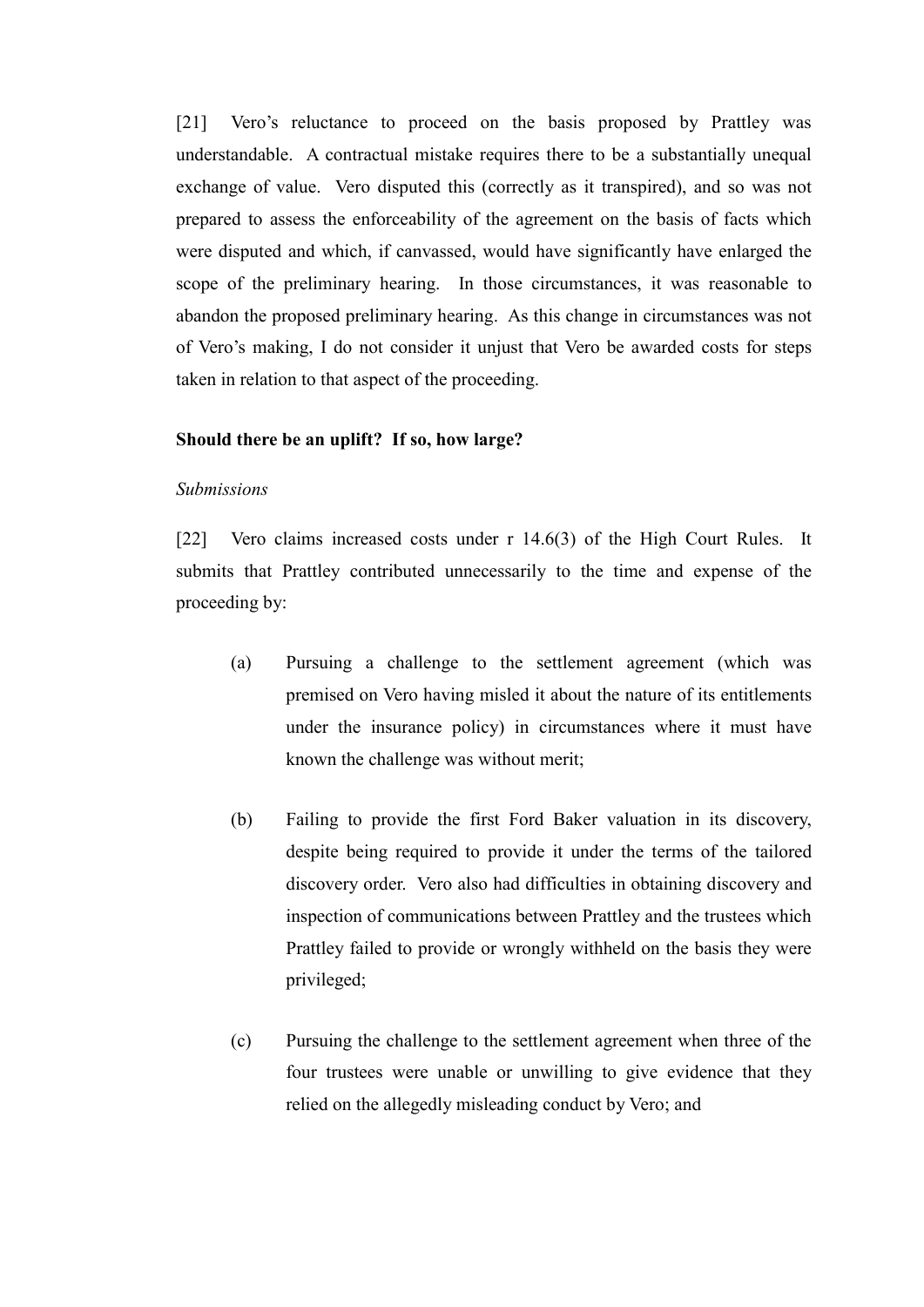- (d) Failing to agree the scope of works and costing issues, and serving late quantity surveying evidence from a new expert when Prattley ultimately led no scope or costing evidence but instead agreed with Vero's.
- [23] Vero seeks an increase in costs of 100 per cent to reflect the cost to Vero of:
	- (a) The additional time and resources required to deal with the proceedings as Prattley chose to run it; and
	- (b) Retaining commercial counsel with the appropriate experience and skills.

[24] Vero recognises that the Court of Appeal has previously suggested that an increase above 50 per cent is unlikely because the daily recovery rate is supposed to be set at two-thirds of the daily rate considered reasonable for the proceeding.<sup>13</sup> However, it points to *Air New Zealand v Wellington International Airport Ltd* where the Court of Appeal recognised that the daily rates in the schedule did not reflect the costs of retaining experienced commercial counsel needed for that case.<sup>14</sup> Vero also notes that it has had to wait nearly two years for costs.

[25] Prattley submits that there should not be an uplift of the costs award. It notes that the Court of Appeal rejected Vero's claim for uplifted costs before it as it did not consider that the case involved exceptional circumstances. Prattley also responds to each of Vero's particular grounds, submitting as follows:

- (a) While Prattley must accept that its market value calculation was inflated, this does not mean that its claim that its entitlement under the policy was misrepresented was hopeless;
- (b) The Ford Baker valuation was provided, although not initially. However, Vero's discovery was also incomplete, and completed over

<sup>13</sup> <sup>13</sup> *Holdfast NZ Ltd v Selleys Pty Ltd* (2005) 17 PRNZ 897 (CA) at [46].

<sup>14</sup> *Air New Zealand v Wellington International Airport Ltd* [2009] NZCA 259, [2009] 3 NZLR 713 at [89]-[92].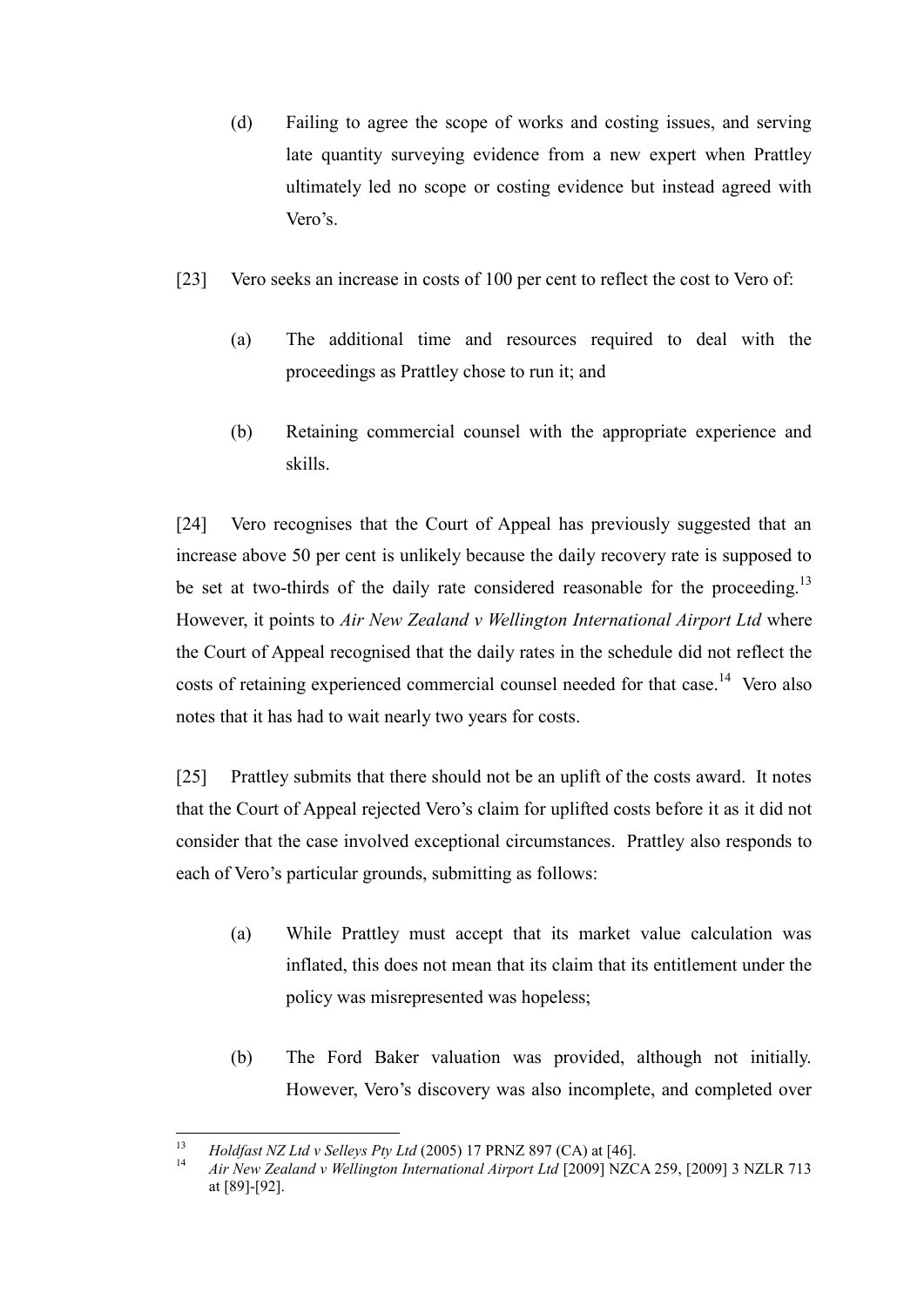four tranches. This late discovery would not have had any impact on costs for Vero, apart from the additional inspection time which Prattley has accepted;

- (c) The Court considered that the other trustees' evidence would not have assisted Prattley's claim. Vero benefitted by this as it shortened the trial. The fact the other trustees were not called does not indicate the case was hopeless; and
- (d) Prattley should not be penalised for making the pragmatic decision at trial to accept Vero's quantity surveying evidence. This was done to reduce the amount of time and effort required to resolve the disputes.

[26] Prattley submits that its claim was not always going to fail. The decisions of each Court, who all found against Prattley but on different bases, demonstrates that the question of the measure of indemnity was not straightforward. Vero's other complaints relate to matters that are part of the usual interaction in significant litigation. Prattley submits that none of these materially increased the cost of litigation, as required by High Court r 14.6. Prattley further submits that the delay in the costs decision is not a reason to increase costs, but is a normal incidence of costs decision-making.

[27] In reply submissions, Vero submits that the factors relied on by it for increased costs for the substantive hearing in the High Court differ from those considered by the Court of Appeal. It notes that Prattley's argument on appeal was much narrower, and it did not pursue its claim that it was misled by Vero or any aspect of the technical case. Vero submits that had Prattley not pursued these meritless arguments before the High Court, Vero's costs would have been greatly reduced, and Prattley is wrong to suggest otherwise.

### *Discussion*

[28] Rule 14.6(3)(b) provides that the court may order a party to pay increased costs if: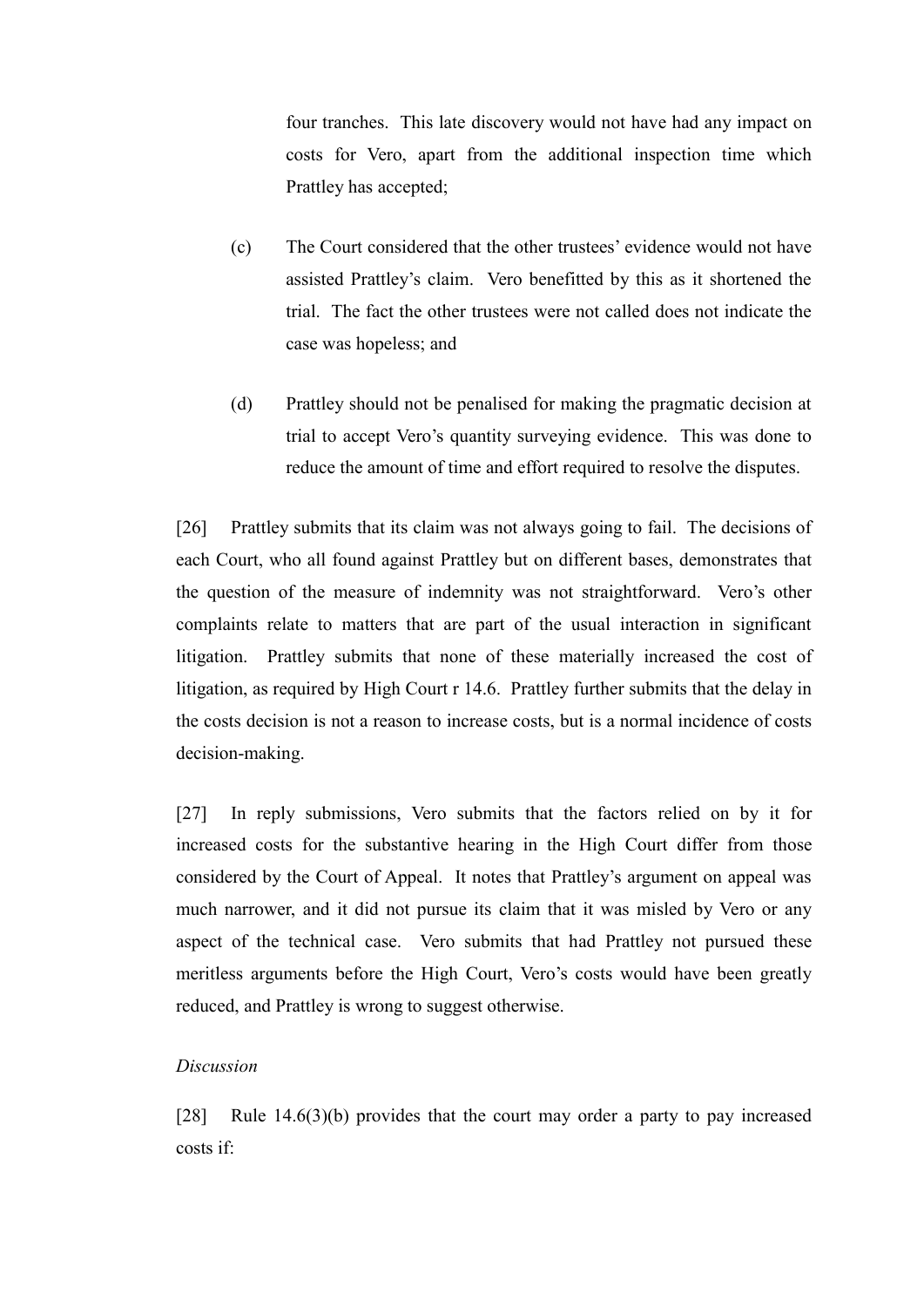the party opposing costs has contributed unnecessarily to the time or expense of the proceeding or step in it by—

- (i) failing to comply with these rules or with a direction of the court; or
- (ii) taking or pursuing an unnecessary step or an argument that lacks merit; or
- (iii) failing, without reasonable justification, to admit facts, evidence, documents, or accept a legal argument; or
- (iv) failing, without reasonable justification, to comply with an order for discovery, a notice for further particulars, a notice for interrogatories, or other similar requirement under these rules; or
- (v) failing, without reasonable justification, to accept an offer of settlement whether in the form of an offer under rule 14.10 or some other offer to settle or dispose of the proceeding; or

[29] The party seeking increased costs carries the onus of persuading the court that their award is justified.<sup>15</sup> An uplift from scale can only be justified to the extent to which the failure to act reasonably contributed to the time or expense of the proceeding.<sup>16</sup>

[30] The primary submission Vero relies on is that Prattley's claim that Vero misrepresented to Prattley Prattley's entitlement under the agreement was hopeless. In support of that Vero points to the fact that Prattley only called evidence from one of the four trustees about the misrepresentation. Vero also points to Prattley's failure to initially disclose the Ford Baker valuation. However, these factors must have contributed to the time and length of the proceeding before they will justify an uplift. While Prattley did initially resist disclosure of the valuation until a discovery application was made, and this would have caused some increased cost to Vero, this was taken into account by Vero's claims for further discovery in its claim for schedule costs. The fact the other trustees were not called does not necessarily indicate that Prattley's case was hopeless though it clearly made Prattley's case

<sup>15</sup> <sup>15</sup> *Strachan v Denbigh Property Ltd* HC Palmerston North CIV-2010-454-232, 3 June 2011 at [27].

<sup>16</sup> *Commissioner of Inland Revenue v Chesterfields Preschools Ltd* [2010] NZCA 400, (2010) 24 NZTC 24,500 at [165].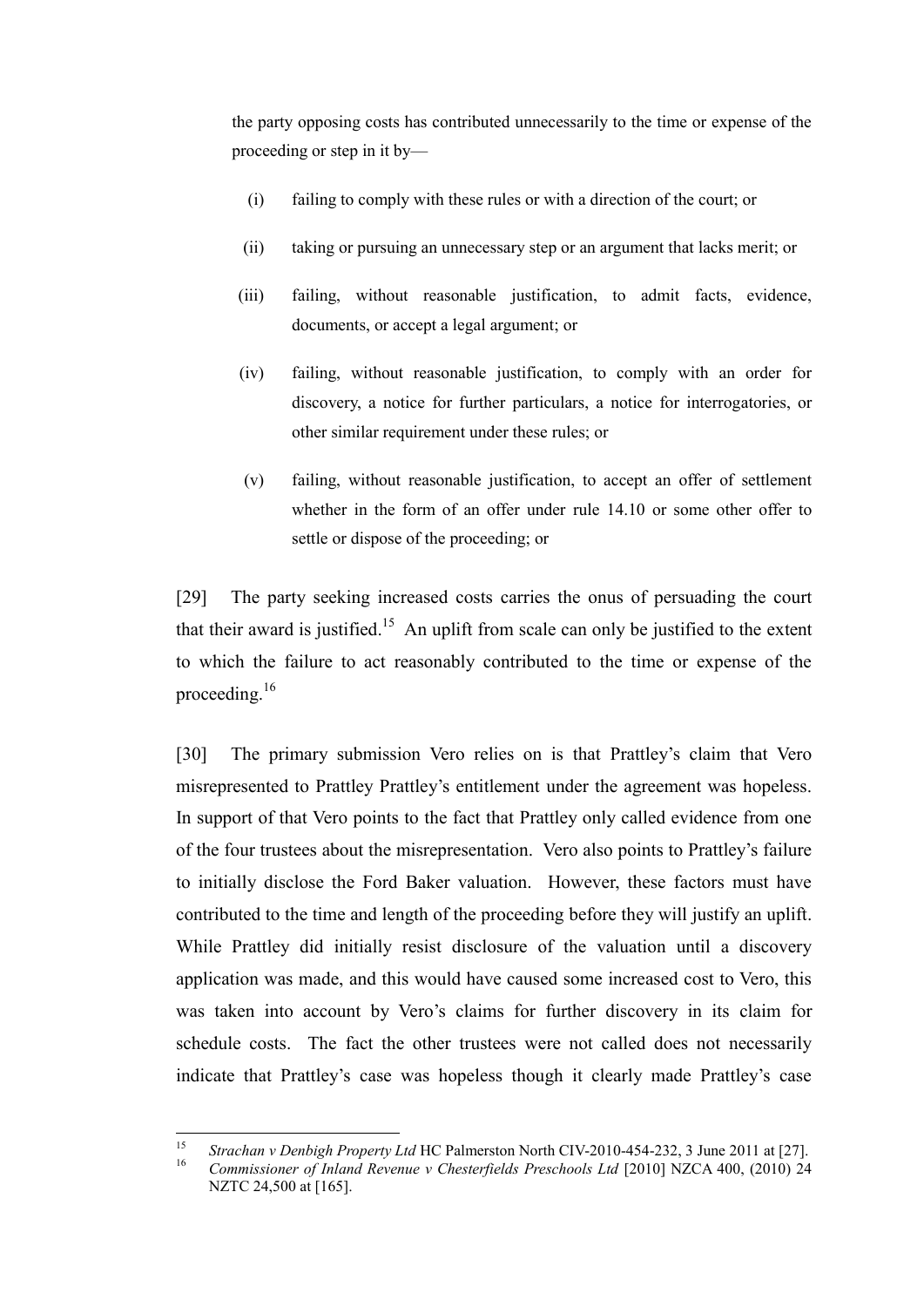weaker. However, as Prattley notes, Vero benefitted from this as it shortened the trial. Therefore it does not justify an uplift of costs.

[31] Finally, Vero's complaint that Prattley contributed unnecessarily to the time and expense of the proceeding in the manner it dealt with the scope of works and costing issues really relates to matters that are part of the usual interaction in significant litigation. In my view, Prattley did not act in a way that was sufficiently unreasonable as to justify an increase in costs.

[32] On each issue, Vero has not demonstrated that Prattley's actions or inactions contributed unnecessarily to the time and expense of the proceeding. Therefore I do not consider there is a basis to justify an uplift of costs beyond that set out in the schedule.

### **Should there be a reduction in costs for Vero's unsuccessful counterclaim?**

### *Submissions*

[33] Prattley submits that it is entitled to recognition of its successful defence of Vero's counterclaim. It submits that this success should reduce the costs payable to Vero. $17$  Recognising that Prattley's costs in bringing the counterclaim were significantly less than those for Vero's defence, Prattley submits that a five per cent reduction on the scale costs sought is appropriate.

[34] Vero accepts that it was unsuccessful in its counterclaim. However, it submits that the only step Prattley took against the counterclaim was a brief defence. It was not even addressed in opening or closing submissions by Prattley. Given the negligible costs, Vero submits that no reduction is warranted.

### *Discussion*

[35] Rule 14.7 sets out the situations in which an order of costs can be reduced. It includes situations where: $18$ 

<sup>17</sup> <sup>17</sup> Referring to *Sanford Limited v The Chief Executive of the Ministry of Fisheries* HC Wellington CIV-2009-485-379, 18 February 2010.

 $18$  Rule 14.7(d).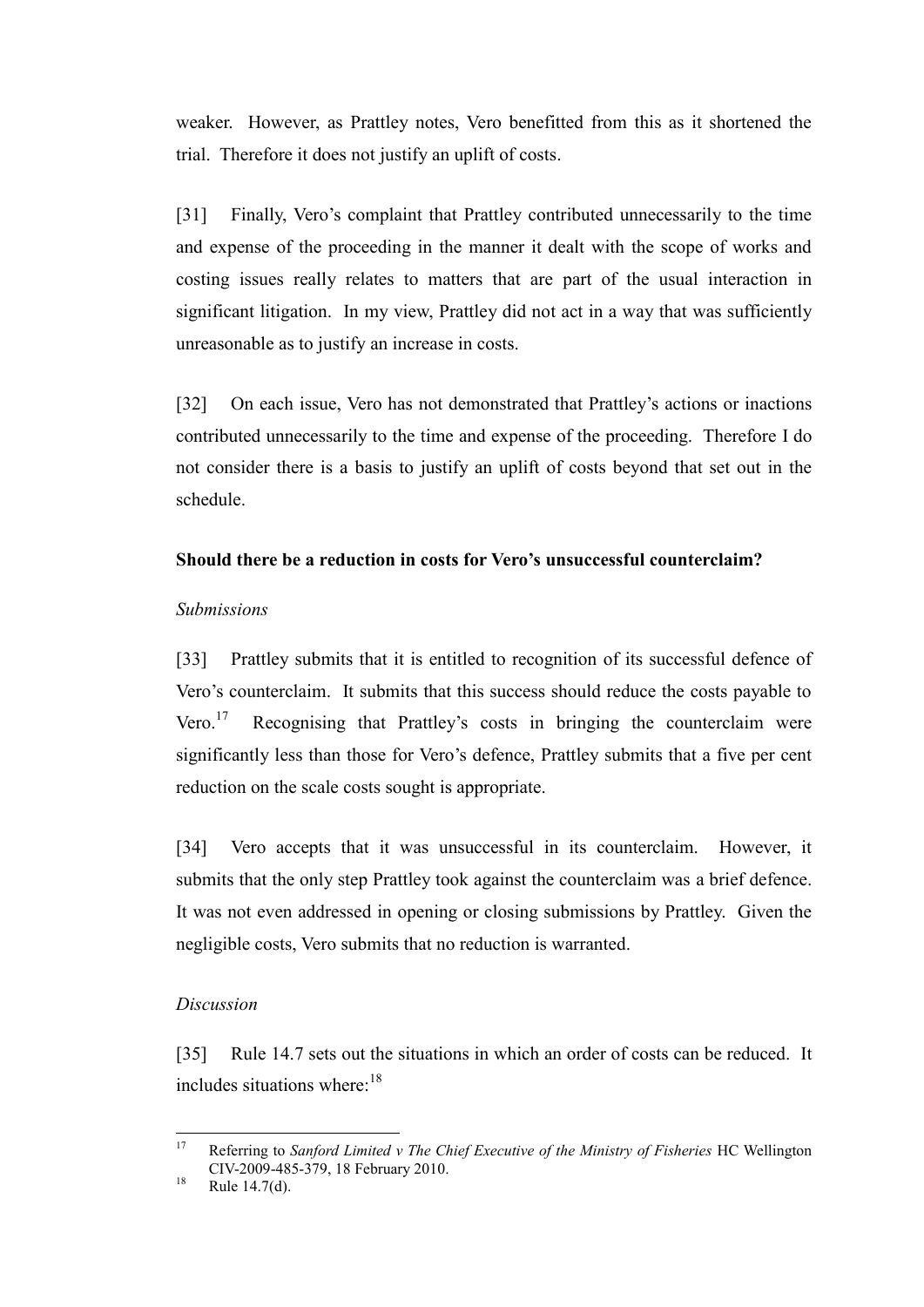although the party claiming costs has succeeded overall, that party has failed in relation to a cause of action or issue which significantly increased the costs of the party opposing costs…

[36] Vero was unsuccessful in its counterclaim against Prattley. However, this was a very small claim in relation to the overall proceedings. Prattley did little to oppose the counterclaim and it did not significantly increase Prattley's costs. Therefore, I am not prepared to make a reduction of the costs owing to Vero.

### **Should costs be awarded for preparation of a costs memorandum?**

### *Submissions*

[37] Vero's calculation of scale costs include a claim of one day's costs for preparation of its costs submissions. It says, in relation to this claim that an order for costs on costs is inappropriate because "neither side's position has been completely upheld". 19

[38] Vero's reply submissions record that preparation of the submissions has been time consuming and its claim for costs is modest. It also notes that Vero also made an offer to Prattley to settle costs on a without prejudice save as to costs basis, which offer was not accepted by Prattley.

### *Discussion*

[39] The without prejudice save as to costs offer has no bearing on this claim as the offer made exceeds the amount of this costs award. However, I still need to consider whether, as the successful party, Vero is entitled to costs on this step. While there has been some judicial divergence on the question of whether costs should be awarded on an application for costs, I accept that, particularly where the costs application is complex, an application for costs should be treated no differently for costs purposes from an ordinary interlocutory application.<sup>20</sup>

[40] While in this case the parties have had mixed success in respect of their positions on costs, I have upheld the defendant's position on a significant number of

<sup>19</sup> <sup>19</sup> *Paper Reclaim Ltd v Aoteroa International Ltd (Costs)* (2007) 18 PRNZ 743 at [62].

<sup>20</sup> *Body Corporate Administration Ltd v Mehta* (No. 4) [2013] NZHC 213 at [85].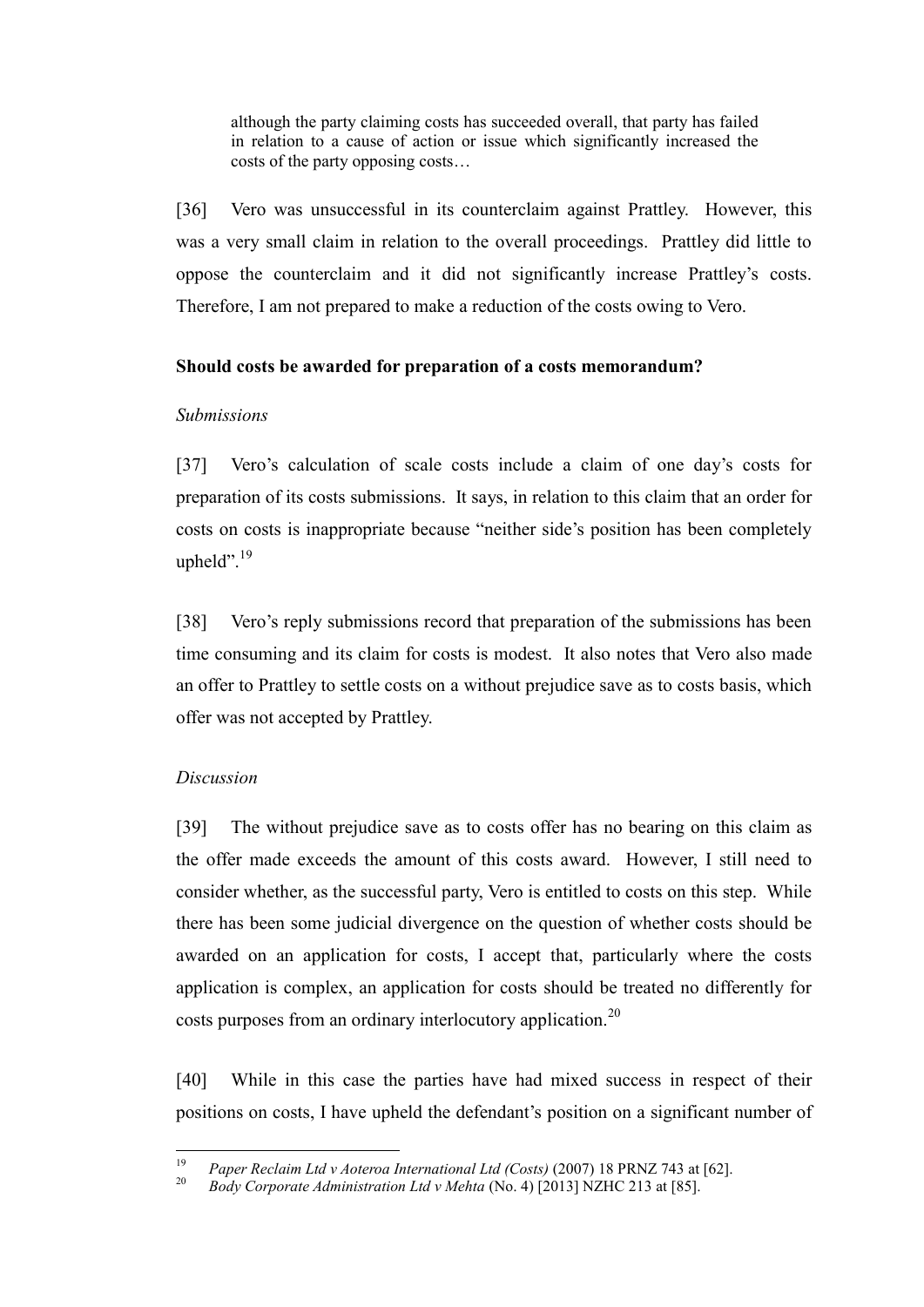issues. In those circumstances, and given the claim is modest in light of the time obviously expended in preparing the submissions, I consider it appropriate to award costs as sought, being a one day time allocation amounting to \$3,300.

#### **Should Vero be certified for three counsel?**

#### *Submissions*

[41] Vero submits that it was necessary for it to instruct Mr Simon Foote as junior counsel to deal with the technical issues relating to the underlying policy entitlement. This was a result of the short period of time between the initial hearing and the adjourned and expanded hearing, combined with senior counsel's other commitments. Vero submits that this cost was unavoidable.

[42] Prattley submits that it should not bear the burden for Vero's third counsel. It submits that the trial was capable of being prosecuted by two counsel and points to the fact that unavailability of Vero's senior counsel that lead to the cost. Prattley therefore submits that it should not pay schedule costs or disbursements for the third counsel.

[43] In reply submissions, Vero submits that its request for certification of three counsel is reasonable. The expedited hearing was allocated at Prattley's request and occurred after Prattley had significantly expanded the issues. This necessitated engaging a third counsel to deal with the technical issues arising in the case. Vero notes that it has only claimed seven days for each of its second and third counsel (half the number of days in the trial), so is a modest cost in the context of the cost of the proceedings as a whole.

#### *Discussion*

[44] The default position in the Schedule 3 of the High Court Rules is that provision is made for only one counsel in a proceeding. The Court then has a discretion to certify a second or third counsel, depending on the individual case. The general approach is that second counsel will be allowed in category 3 cases but that a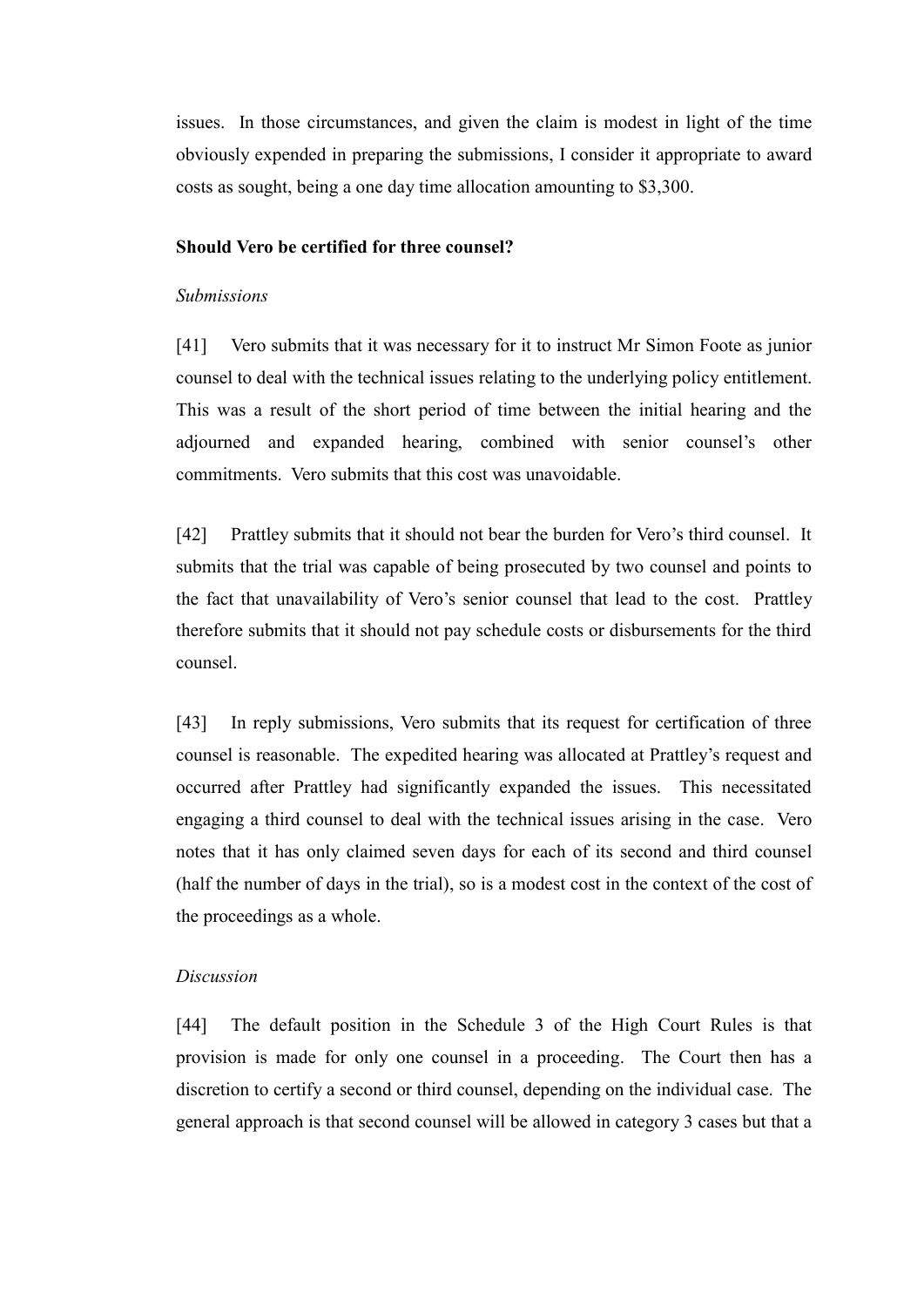category 2 case must have some exceptional feature to justify a second counsel allowance $21$ 

[45] In *Nomoi Holdings Ltd v Elders Pastoral Holdings Ltd*, Chambers J discussed whether second counsel should be certified in a category 2 case.<sup>22</sup> He held $\cdot^{23}$ 

… I do not consider that the plaintiffs should have to pay anything towards Elders' second counsel. In saying that, I am in no way decrying the actual contribution made by Elders' junior counsel, Mr Crossland. It must be remembered that it is a fundamental principle of the new costs regime that the determination of costs is not related to the actual counsel involved: see r 47(e). The approach is always objective and is focused on the nature of the proceeding, not the actual counsel involved and how he or she or they choose to conduct the litigation. Elders may well have received considerable value from having Mr Crossland as second counsel. That is irrelevant, however, to the question I have to determine, namely whether the nature of this proceeding, given the way the trial was conducted, was such as to justify requiring the losing party to contribute to the winning party's cost in having a junior counsel present.

Chamber J's focus on the nature of the proceedings is applicable to the consideration of whether certification for a third counsel is appropriate in a category 3 case, such as here.

[46] As Prattley submits, the trial was capable of being prosecuted by two counsel and Vero appears only to have needed to instruct a third counsel because of senior counsel's unavailability. Although Vero submits that this was necessary due to the short period of time between the initial hearing and the adjourned and expanded hearing, Prattley should not bear the burden for this. Certification of costs for third counsel is unusual, and must be justified by the nature of the proceedings.

[47] This is unlike cases, such as *Commerce Commission v Bay of Plenty Electrical*, where both parties were represented by three counsel.<sup>24</sup> The Judge considered there that third counsel was appropriate given the nature of the

<sup>21</sup> Andrew Beck *Principles of Civil Procedure* (3<sup>rd</sup> ed, Thomson Reuters, Wellington, 2012) at [13.3.5].

<sup>22</sup> *Nomoi Holdings Ltd v Elders Pastoral Holdings Ltd* (2001) 15 PRNZ 155.

 $\frac{23}{24}$  At [21].

<sup>24</sup> *Commerce Commission v Bay of Plenty Electrical* HC Wellington CIV-2001-485-917, 4 December 2008.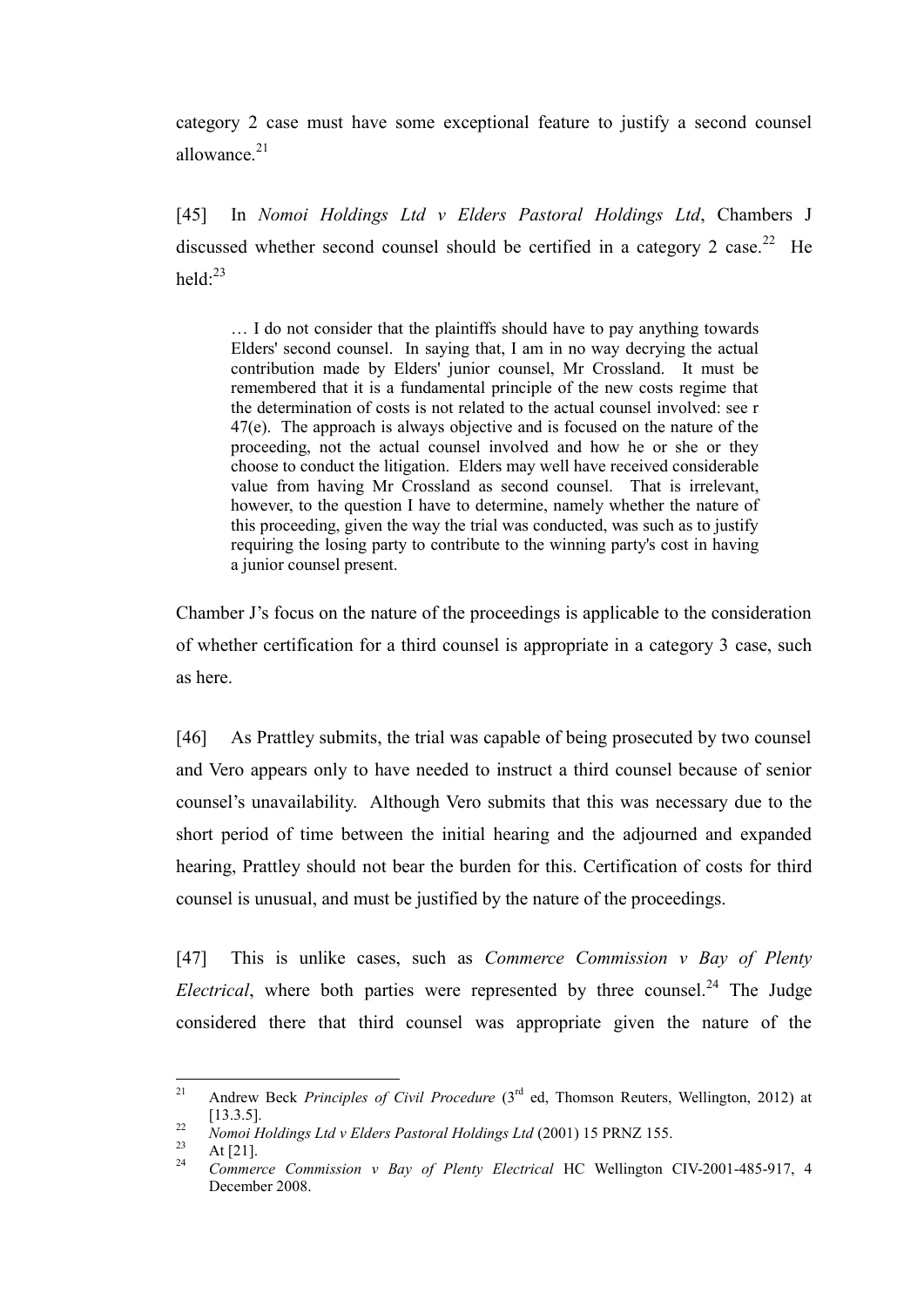proceeding and its legal and factual complexity.<sup>25</sup> The need for third counsel was prompted by lead counsel's other commitments, as opposed to the nature of the proceedings themselves.

[48] Therefore, Vero's claim for the costs (both schedule costs and disbursements) for third counsel fails. However, I accept allowance should be made for the disbursements associated with the attendance of Ms Cecily Brick (third counsel) at the preliminary hearing. At this stage she was acting as second counsel, prior to Mr Foote's instruction.

### **Should Prattley pay for all of Thornton Tomasetti and Compusoft's costs?**

### *Submissions*

[49] Prattley submits that the Thornton Tomasetti and Compusoft costs are unreasonably high and should be decreased.

[50] For Thornton Tomasetti, about 20 per cent of the invoices relate to travel, presumably from the US where Mr Kahanek resides. Prattley submits that there is no reason why Vero could not have retained local engineers or had someone from Thornton Tomasetti's Christchurch based office. Prattley therefore submits that all travel claims should be excluded.

[51] Prattley notes that a further 60 per cent of the invoice relates to work done by others in the firm, not Mr Kahanek. Prattley submits that the claim ought to be confined to the actual time spent by the particular witness, with an addition of 50 per cent for team assistance.

[52] For Compusoft, Prattley submits that the time spent on the matter by the expert (284 hours) is disproportionate to a reasonable level for the involvement of an expert witness. Adopting the approach in *Auckland Waterfront Development Agency v Mobil Oil New Zealand,* Prattley submits that a 30 per cent reduction should be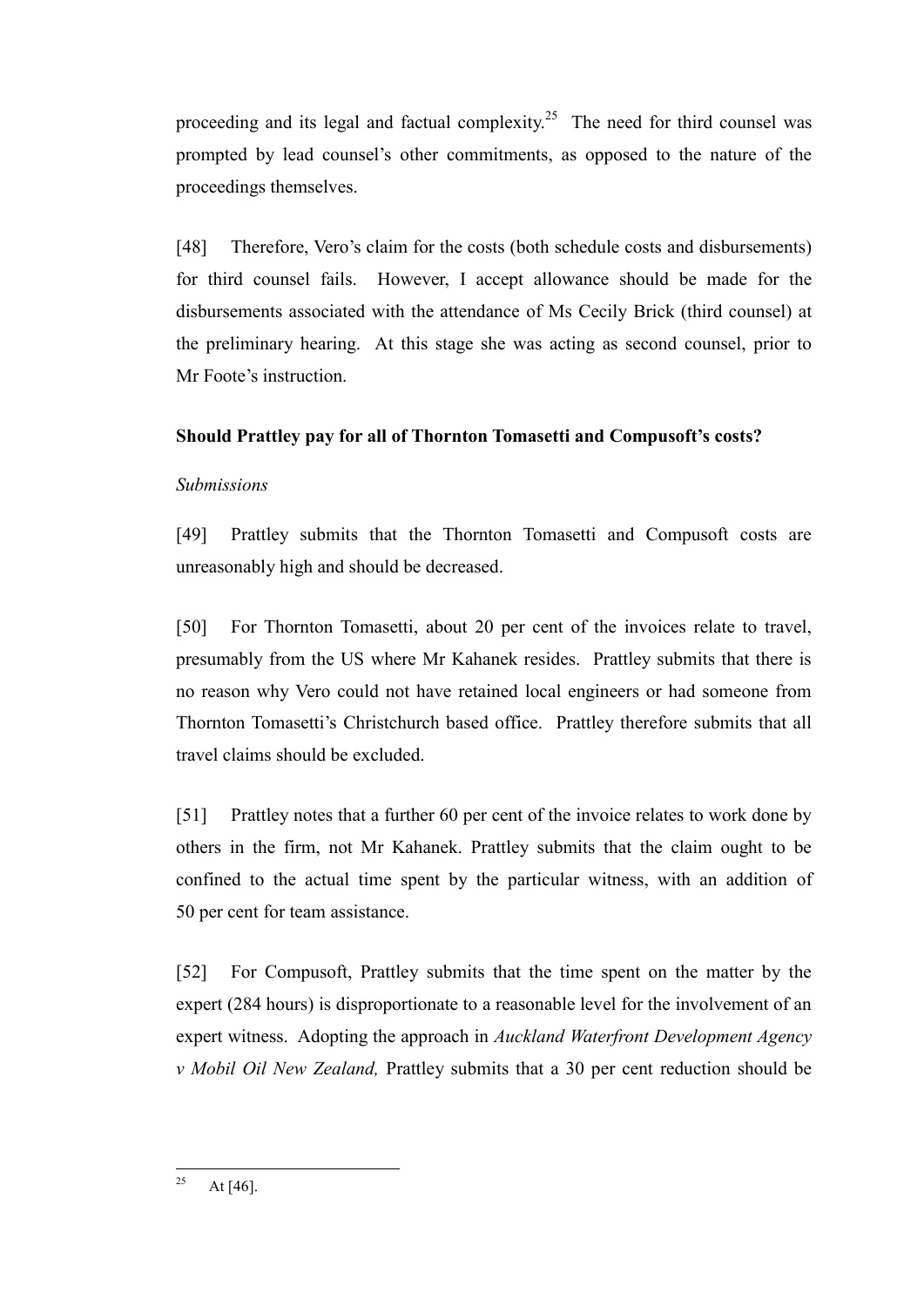applied to the Compusoft invoices in order to ensure that Vero is "only reimbursed for its necessarily incurred and reasonable expert costs".<sup>26</sup>

[53] Prattley also disputes payments for the travel of Vero's other experts. It submits that it is not reasonable to claim the costs of a local expert witness travelling to see out of town solicitors when Vero chose to use out of town counsel or solicitors.

[54] In reply, Vero submits that the work undertaken by Thornton Tomasetti was reasonable. The firm needed to do extensive computer modelling work in order to recreate the damage that occurred and make plans for how the building should be reconstructed. The Court accepted this evidence and found it the most reliable evidence provided. Vero submits that there is no expectation that all preparation work needs to be done by a particular expert personally.

[55] Vero submits that travel costs should be allowed in full as they are part of the usual basis on which Thornton Tomasetti charges for its services. It submits that there were not suitable experts available in Christchurch at the time, due to the demand for engineers and the costs were actually and reasonably incurred.

[56] Vero also submits that the amount of work done by Compusoft was reasonable in the circumstances. The models produced by Dr Brooke were central to the technical case of whether Prattley's policy entitlement should be assessed on a reinstatement basis and, in particular, to the allocation of damage to each earthquake event. Therefore, Vero submits that Prattley should cover the entire cost of Compusoft's work.

[57] Vero also submits that travel allowances should be allowed for its other expert witnesses.

 $\overline{26}$ <sup>26</sup> *Auckland Waterfront Development Agency v Mobil Oil New Zealand* (2015) 23 PRNZ 200) at 210.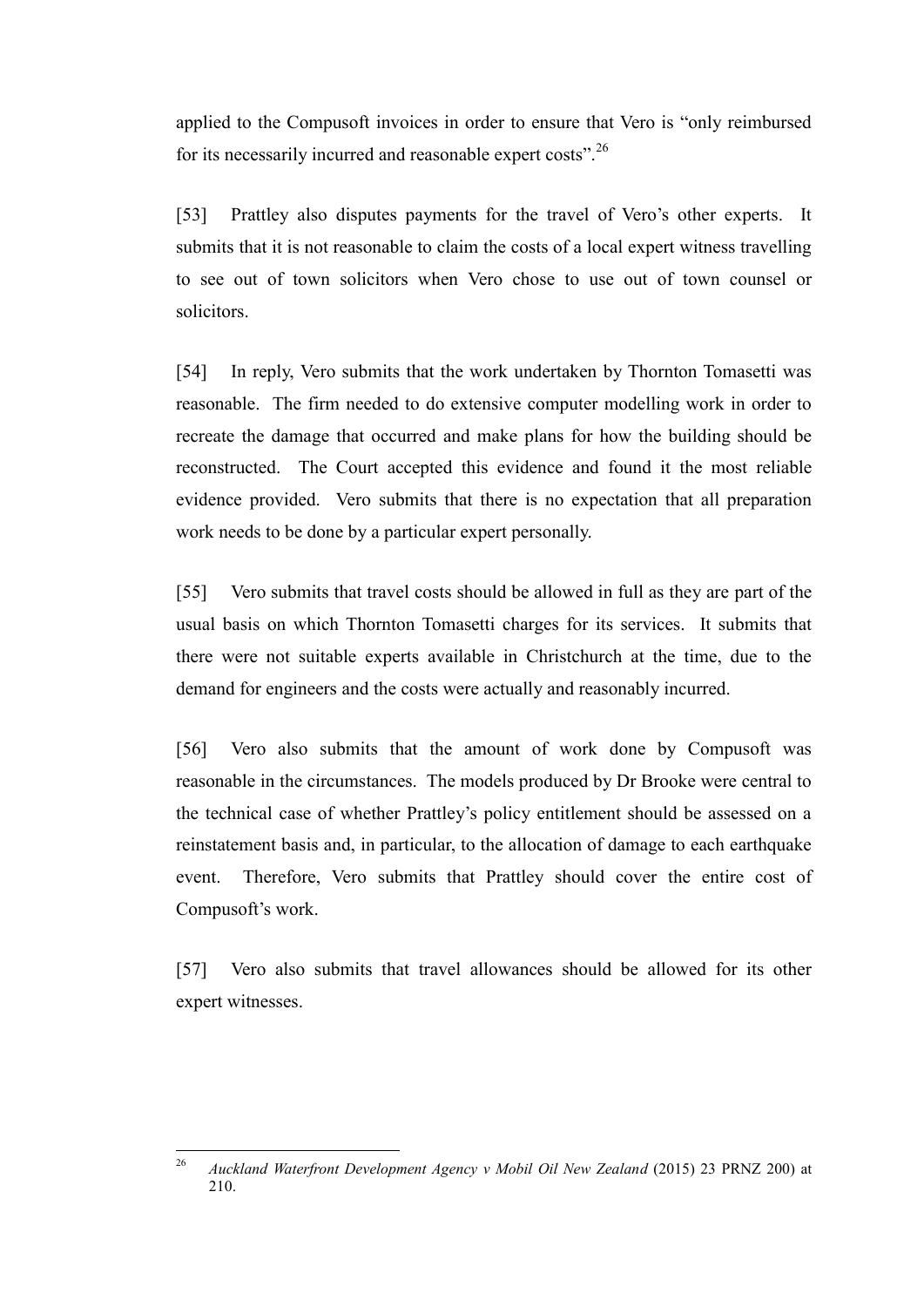### *Discussion*

[58] Rule 14.12(2) allows for a party to claim for the cost of disbursements that are reasonably necessary for the conduct of the proceeding and reasonable in amount. Rule 14.12(3) provides that "a disbursement may be disallowed or reduced if it is disproportionate in the circumstances of the proceeding".

[59] Prattley takes issue with Vero's claim for the travelling costs of its expert witnesses, submitting that it could have retained local experts.

[60] Dal Pont states that the party seeking costs for an expert witness outside the locale must demonstrate that: $27$ 

- (a) Proper inquiries have been made locally for those with the necessary qualifications and expertise; and
- (b) The party would have been prejudiced by being restricted to a local expert.

[61] I accept that the work done required particular expertise and the demand for such experts in the post-earthquake period in Christchurch easily exceeded their availability. It was unsurprising that for a large case such as this, out of town experts were engaged, and indeed Prattley also brought in overseas witnesses to support its case. For this reason, I accept the travel costs of these experts was reasonably incurred.

[62] In regards to the work done by Thornton Tomasetti, Prattley takes issue with the amount charged, highlighting that 60 per cent of the invoice relates to work done by others in the firm, not Mr Kahanek. However, there is no expectation that all preparation work needs to be done by a particular expert personally and it is often more cost effective for aspects of the work to be delegated to others in the expert's firm. I consider Mr Kahanek was entitled to have others in his firm help him in his preparation of evidence and this is not a reason to reduce these costs.

<sup>27</sup> <sup>27</sup> G E Dal Pont *Law of Costs* (3rd ed, LexisNexis Butterworths, Chatswood, 2013) at [17.34].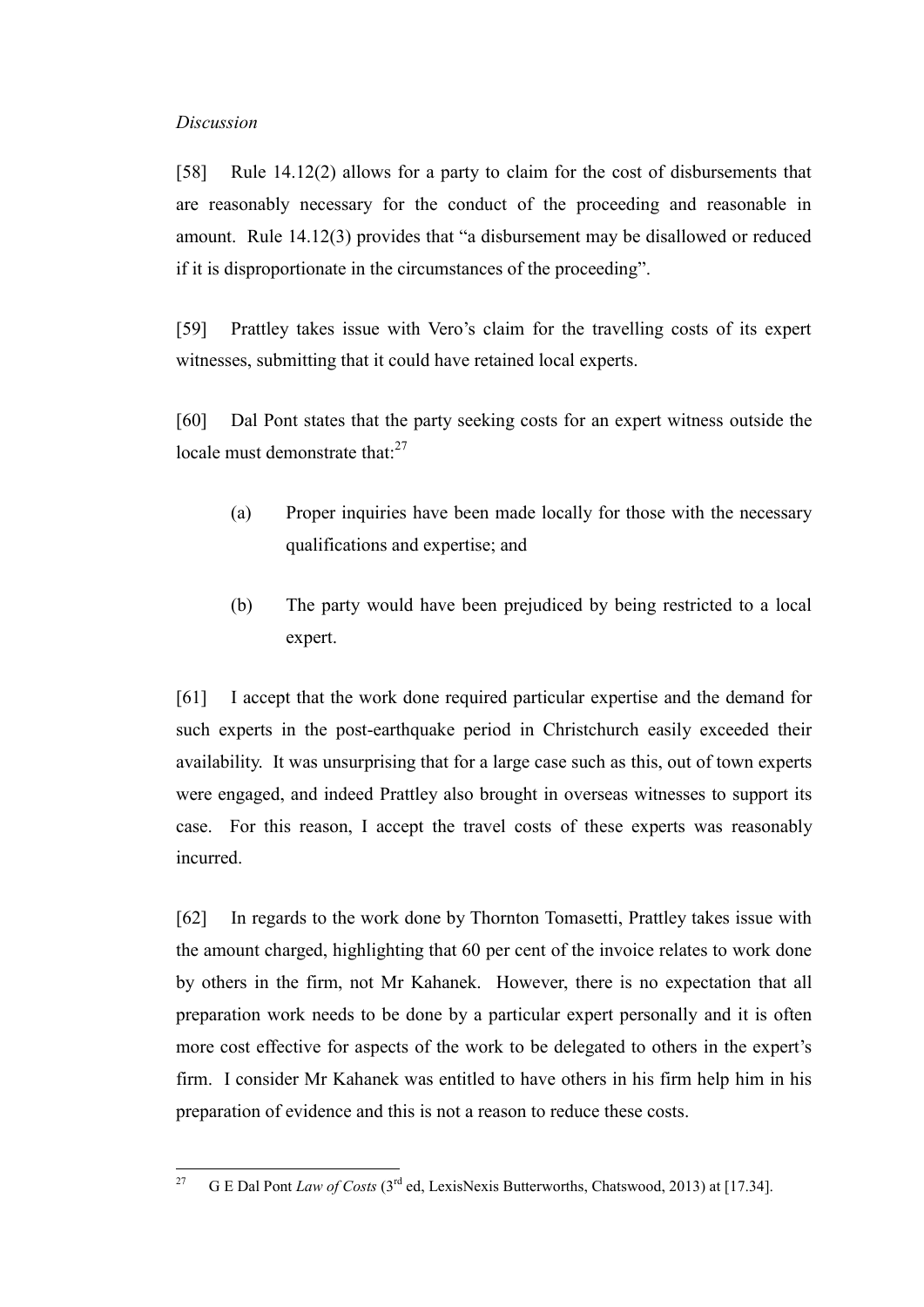[63] While significant fees were incurred for the work done by Thornton Tomasetti, it was relied on by the Court. It was also apparent to me that considerable work went into the preparation of this expert brief, including analysing and responding to the plaintiff's expert technical evidence. As a result, I accept the costs for this work to be both reasonably necessary for the conduct of the proceeding and reasonable in amount, given the nature of the work and the expertise required. Therefore, Vero is entitled to be reimbursed for the costs of Thornton Tomasetti.

[64] As for Thornton Tomasetti work, I am also satisfied that the evidence provided by Compusoft and Dr Brooke to the case, was reasonably necessary for the conduct of the proceedings. The evidence was complex and required to respond to Prattley's case on damage apportionment and that necessitated the amount of work done by Compusoft. It is therefore reasonable that Prattley be liable for all of Compusoft's fees.

[65] Vero has successfully demonstrated that the expert fees, including travel costs claimed, are appropriate.

### **Should leave be reserved for Vero to seek costs against Risk Worldwide if necessary?**

#### *Submissions*

[66] Vero notes that any costs awarded against Prattley will be met by Risk Worldwide, which agreed to fund Prattley's litigation.

[67] Vero does not currently seek an order for costs against Risk Worldwide, given the wording of the agreement. However, Vero recognises a risk that Prattley has no assets and would not be able to pay a costs award. In that case, Vero would wish to pursue a claim for costs directly against Risk Worldwide. Vero seeks that the Court expressly reserve leave to Vero to apply for costs directly against Risk Worldwide, if required.

[68] Prattley submits that Vero's request for leave to seek costs from Risk Worldwide is unnecessary and that Vero's criticism of the litigation funding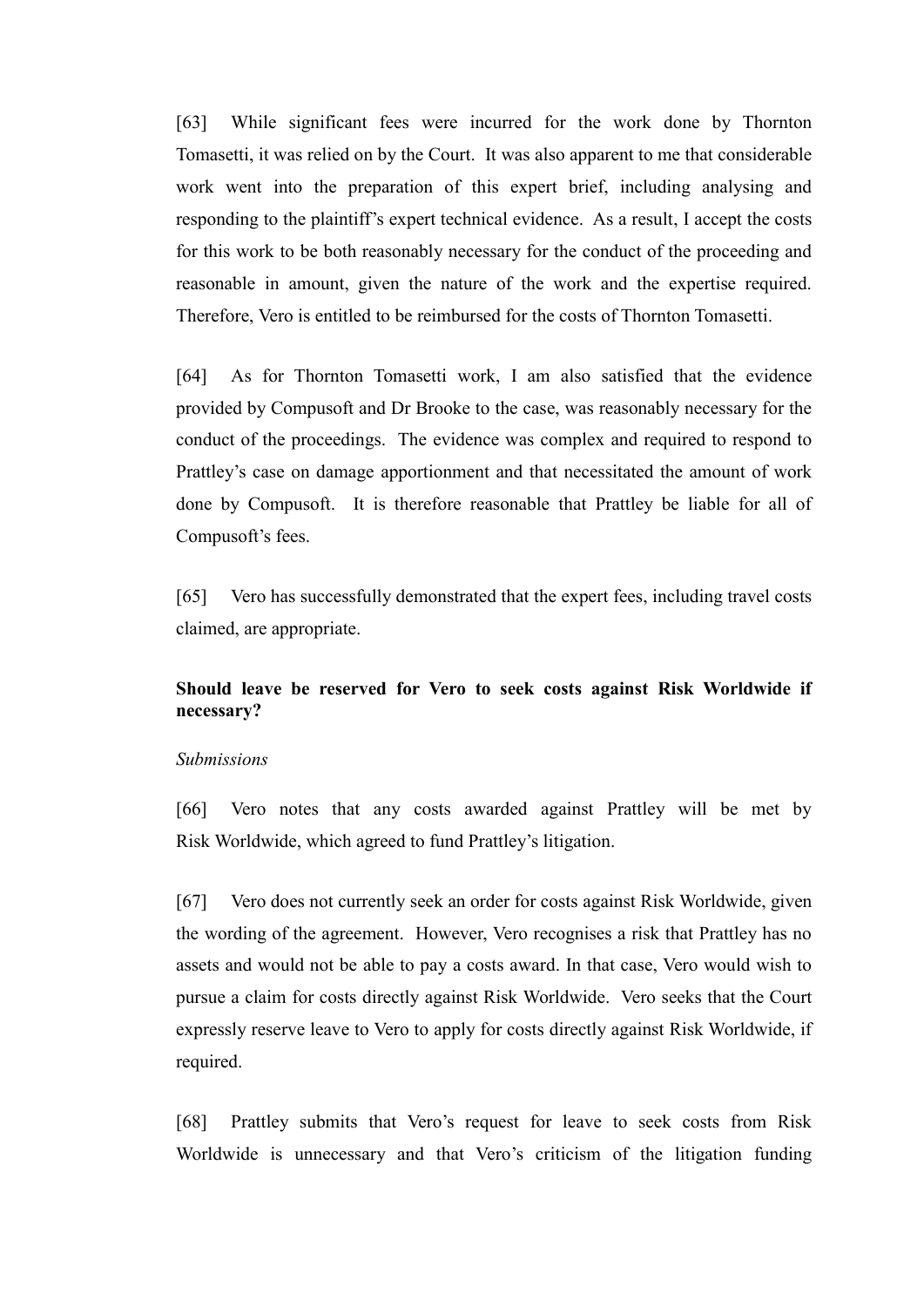arrangements is misplaced. It emphasises the importance for parties, such as itself, to have access to litigation funders to enable them to pursue claims.

[69] In reply submissions, Vero notes that it is not currently looking for leave to seek costs from risk Worldwide. Reservation of leave is sought simply to avoid an argument that the Court is *functus officio* and could not consider an application for costs by Vero against a third party if Prattley fails to meet the costs judgment. Vero does not seek to argue the merits of such an application in the present application.

#### *Discussion*

[70] I accept that reservation of leave is sought to avoid an argument that the Court is *functus officio* and therefore unable to consider an application for costs by Vero against a third party. A court is *functus officio* and no longer seized of jurisdiction once it has issued its order and sealed its judgment.<sup>28</sup> An order expressly reserving leave would simply avoid any argument that this court is *functus officio*. If Vero did make such an application, it would then have to persuade the Court that the order should be made.

[71] I am satisfied it is sensible not to foreclose this argument until and unless Vero knows whether Prattley will meet the costs award. There is no need at present to consider the merits of such an application and I do not. Leave is therefore reserved for Vero to apply for leave to seek costs directly from Worldwide. Such an application must be made within 12 months of the date of this decision, failing which, the leave which has been reserved is revoked.

### **Conclusion**

[72] Vero has succeeded in demonstrating, for the most part, why the costs it claims are reasonable in the circumstances. However, it has failed to show that Prattley acted unreasonably in the proceedings in a way contributed to the length of the proceedings beyond what is already reflected through my award of schedule

<sup>28</sup> Philip A Joseph, *Constitutional and Administrative Law in New Zealand* (4<sup>th</sup> ed, Thomson Reuters, Wellington 2014) at [21.6.4], referring to *R v Nakhla (No 2)* [1974] 1 NZLR 453 (CA) at 457; *Re Victim X* [2003] 3 NZLR 220 (CA) at 233.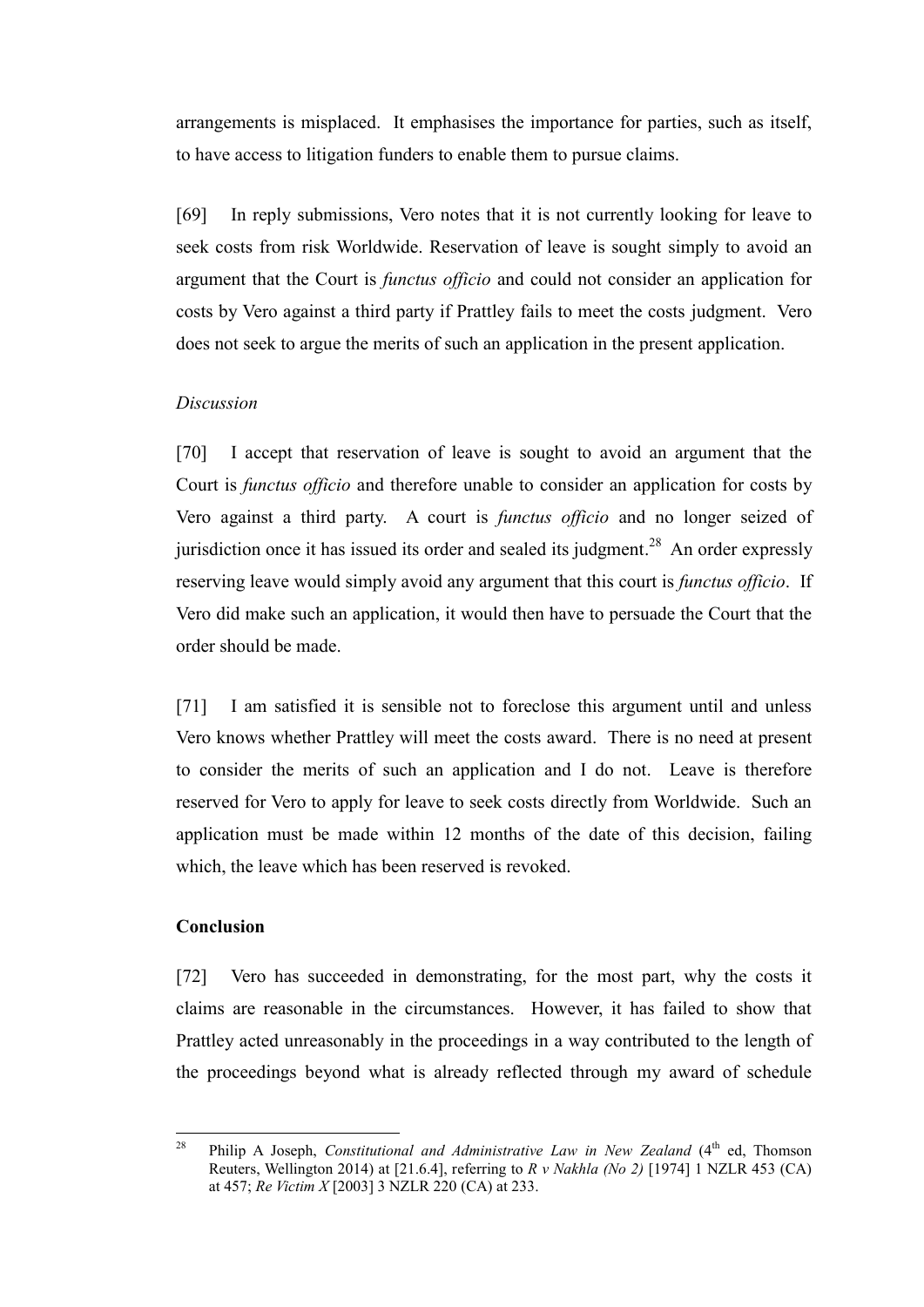costs, and so I have made no uplift on the schedule costs. Vero is also unsuccessful in claiming the costs of its third counsel.

- [73] Accordingly, I award Vero:
	- (a) \$277,674 for legal costs as set out in the attached schedule;
	- (b) \$467,571.67 for disbursements comprising \$20,894.32 for general disbursements and \$446,477.35 for expert witness fees.

[74] I also make an order reserving leave for Vero to apply for leave to seek costs directly from Risk Worldwide. This leave is revoked if it is not applied for within 12 months of the date of issue of this judgment.

Solicitors: Rhodes and Co., Christchurch Jones Fee, Auckland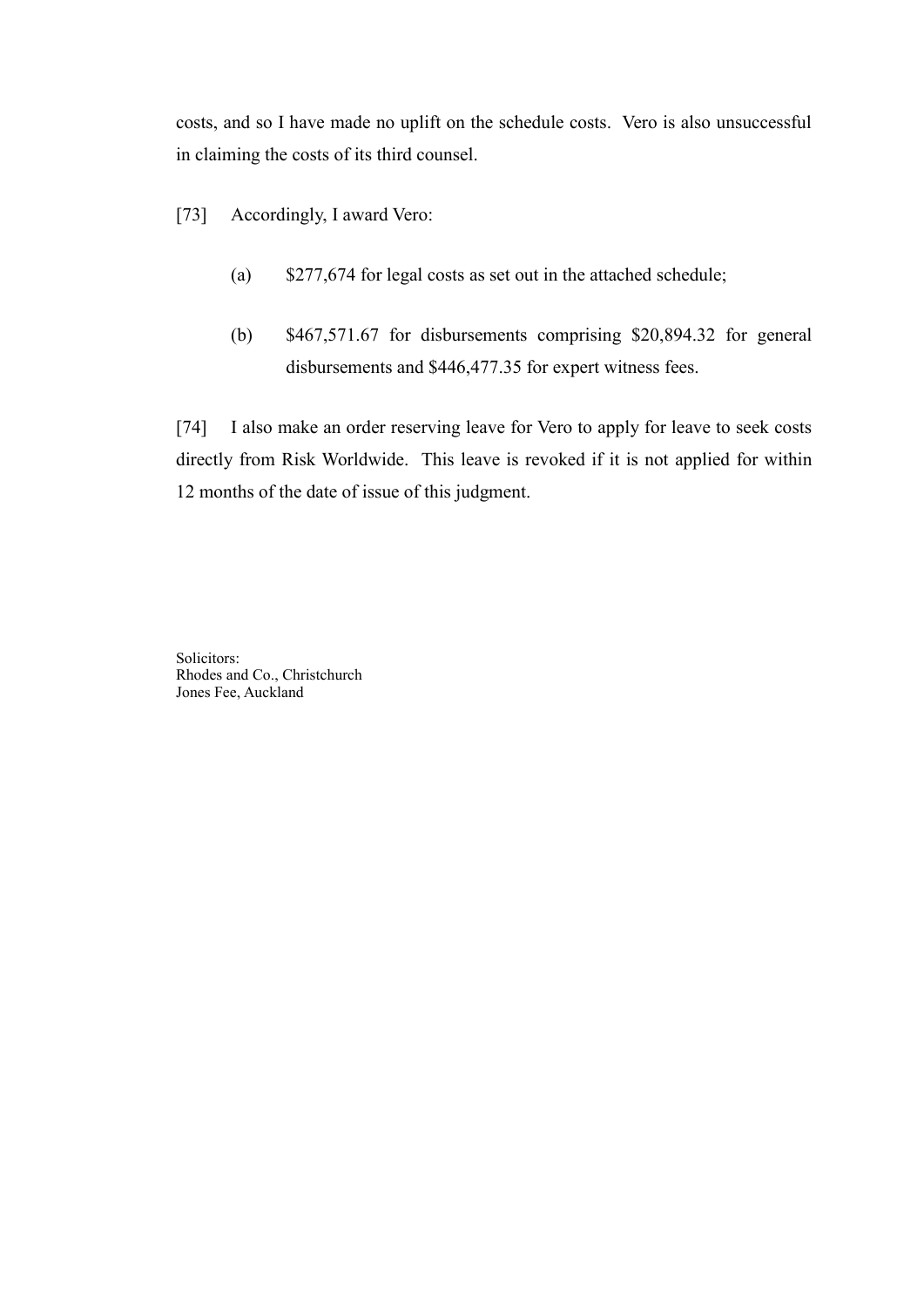# **LEGAL COSTS**

# **(At daily rate of \$2,940 except where specified)**

| Defendant's<br>Claim<br>Reference | <b>Schedule</b><br>Reference | <b>Description</b>                                                             | <b>Band</b>   | <b>Time</b><br>(days) | <b>Amount</b> |
|-----------------------------------|------------------------------|--------------------------------------------------------------------------------|---------------|-----------------------|---------------|
| 1                                 | $\overline{2}$               | Commencement of defence by<br>defendant                                        | $\mathcal{C}$ | 6                     | \$17,640      |
| $\overline{2}$                    | 36                           | Notice requiring particulars of<br>statement of claim                          | B             | 0.4                   | \$1,176       |
| 3                                 | 9                            | Pleading in response to<br>amended pleading                                    | $\mathcal{C}$ | $\overline{2}$        | \$5,880       |
| $\overline{4}$                    | 9                            | Pleading in response to<br>amended pleading                                    | $\mathcal{C}$ | $\overline{2}$        | \$5,880       |
| 5                                 | 9                            | Pleading in response to<br>amended pleading                                    | $\mathcal{C}$ | $\overline{2}$        | \$5,880       |
| 6                                 | 20                           | List of documents on<br>discovery                                              | B             | 2.5                   | \$7,350       |
| $\tau$                            | 21                           | Inspection of plaintiff's<br>documents                                         | B             | 1.5                   | \$4,410       |
| 8                                 | 20                           | Providing further discovery in<br>response to plaintiff's<br>discovery request | B             | 2.5                   | \$7,350       |
| 9                                 | 20                           | Providing further discovery                                                    | B             | 2.5                   | \$7,350       |
| 10                                | 21                           | Inspection of plaintiff's<br>documents                                         | B             | 1.5                   | \$4,410       |
| 11                                | 20                           | Providing further discovery                                                    | B             | 2.5                   | \$7,350       |
| 12                                | 20                           | Providing further discovery                                                    | B             | 2.5                   | \$7,350       |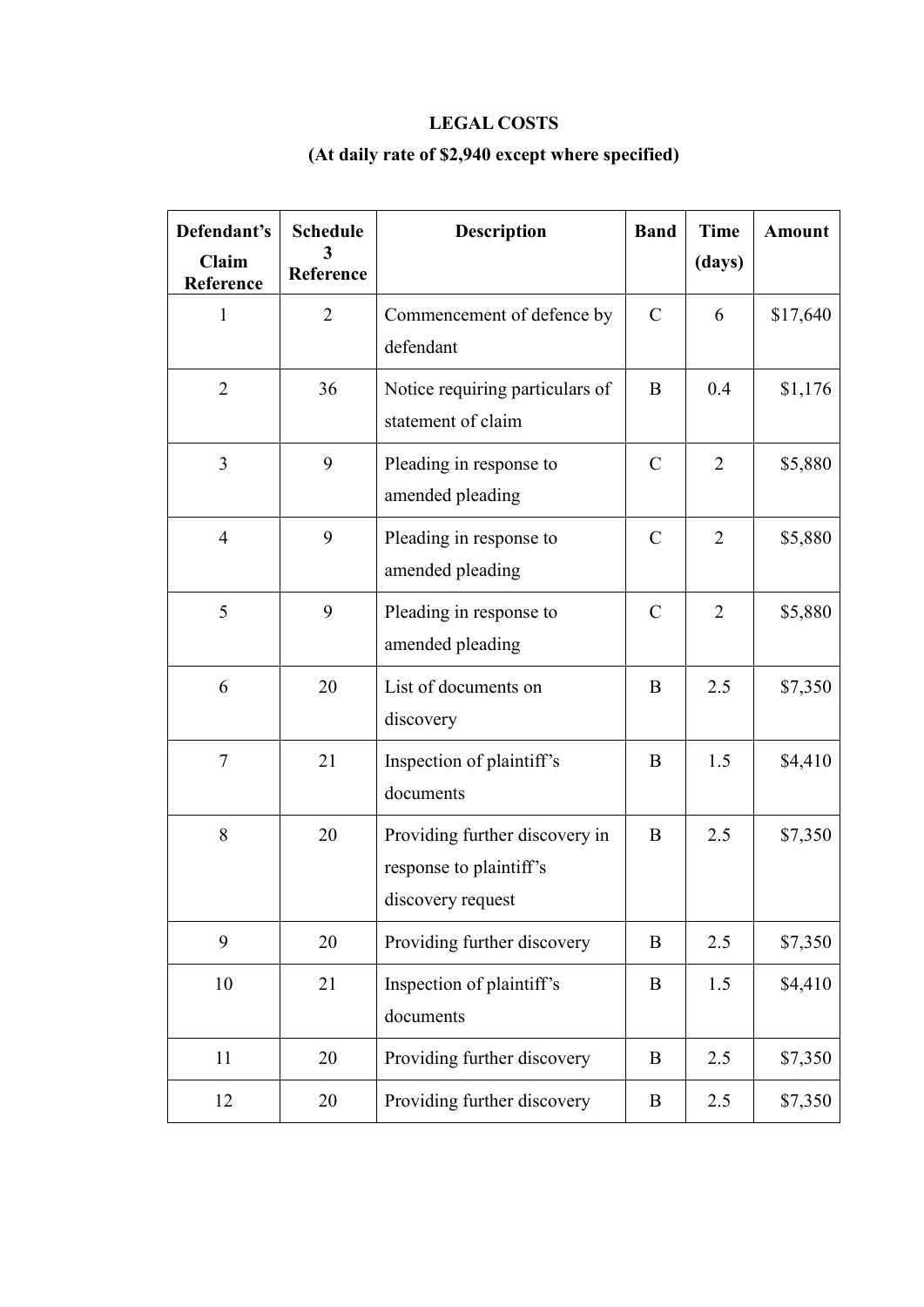| 13 | 21 | Inspection of plaintiff's<br>documents                                                                                                 | B             | 1.5            | \$4,410  |
|----|----|----------------------------------------------------------------------------------------------------------------------------------------|---------------|----------------|----------|
| 14 | 17 | Defendant's answer to<br>plaintiff's interrogatories                                                                                   | $\mathcal{C}$ | $\overline{4}$ | \$11,760 |
| 15 | 16 | Defendant's notice to plaintiff<br>to answer interrogatories                                                                           | $\mathcal{C}$ | $\overline{4}$ | \$11,760 |
| 16 | 10 | Preparation for first case<br>management conference                                                                                    | B             | 0.4            | \$1,176  |
| 17 | 11 | Filing memorandum for first<br>case management conference                                                                              | B             | 0.4            | \$1,176  |
| 18 | 13 | Appearance at first case<br>management conference                                                                                      | B             | 0.3            | \$882    |
| 19 | 36 | Filing defendant's<br>memorandum in respect of<br>preliminary questions hearing<br>and draft statement of facts                        | $\mathcal{C}$ | $\mathbf{1}$   | \$2,940  |
| 20 | 11 | Filing defendant's<br>memorandum for case<br>management conference                                                                     | B             | 0.4            | \$1,176  |
| 21 | 13 | Appearance at case<br>management conference                                                                                            | $\mathcal{C}$ | 0.7            | \$2,058  |
| 22 | 36 | Filing defendant's<br>memorandum in respect of<br>pre-hearing directions for<br>preliminary issues hearing                             | B             | 0.4            | \$1,176  |
| 23 | 36 | Filing defendant's<br>memorandum in respect of<br>amendment to timetable for<br>pre-hearing steps for<br>preliminary questions hearing | B             | 0.4            | \$1,176  |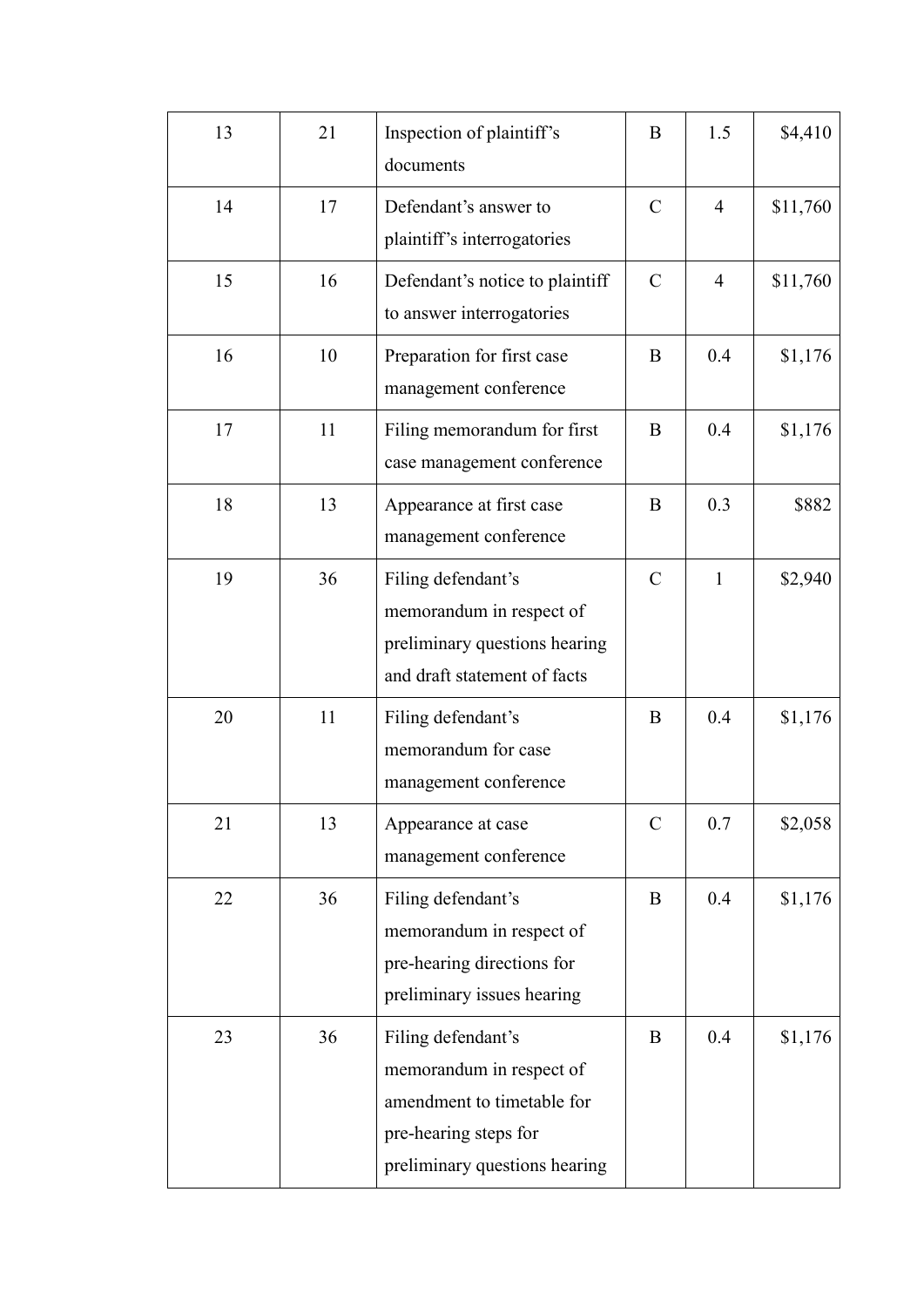| 24 | 13 | Appearance at case<br>management conference                                                       | B             | 0.3          | \$882   |
|----|----|---------------------------------------------------------------------------------------------------|---------------|--------------|---------|
| 25 | 36 | Filing defendant's<br>memorandum challenging<br>admissibility of plaintiff's<br>proposed evidence | B             | 0.6          | \$1,764 |
| 26 | 36 | Filing defendant's<br>memorandum for pre-trial<br>conference                                      | $\mathcal{C}$ | $\mathbf{1}$ | \$2,940 |
| 27 | 15 | Preparation for and appearance<br>at pre-trial conference before<br>Mander J                      | $\mathcal{C}$ | $\mathbf{1}$ | \$2,940 |
| 28 | 36 | Filing defendant's<br>memorandum for judicial<br>telephone conference                             | $\mathcal{C}$ | $\mathbf{1}$ | \$2,940 |
| 29 | 15 | Preparation for and appearance<br>at conference before Kós J                                      | B             | 0.5          | \$1,470 |
| 30 | 36 | Filing defendant's<br>memorandum proposing<br>timetabling directions                              | B             | 0.4          | \$1,176 |
| 31 | 36 | Filing defendant's<br>memorandum challenging<br>admissibility of plaintiff's<br>proposed evidence | B             | 0.6          | \$1,764 |
| 32 | 36 | Filing defendant's<br>memorandum regarding pre-<br>trial matters                                  | B             | 0.4          | \$1,176 |
| 33 | 36 | Filing defendant's<br>memorandum for pre-trial<br>conference                                      | B             | 0.4          | \$1,176 |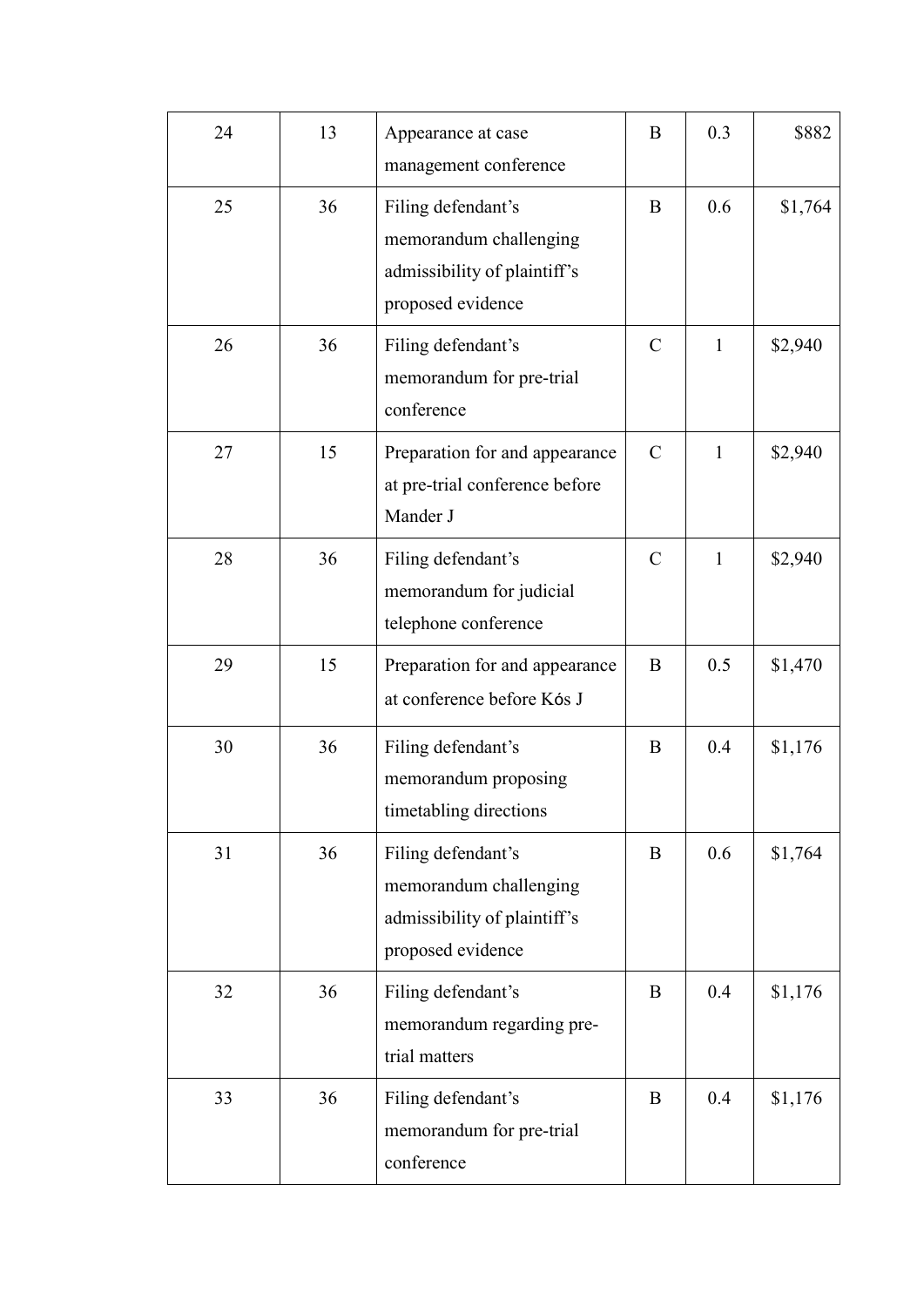| 34 | 15 | Preparation for and appearance<br>at first pre-trial conference                                     | B             | 0.5            | \$1,470  |
|----|----|-----------------------------------------------------------------------------------------------------|---------------|----------------|----------|
| 35 | 15 | Preparation for and appearance<br>at second pre-trial conference<br>before Dunningham J             | B             | 0.5            | \$1,470  |
| 36 | 30 | Defendant's preparation of<br>briefs for preliminary<br>questions hearing                           | B             | 2.5            | \$7,350  |
| 37 | 31 | Defendant's preparation of<br>authorities and common<br>bundle for preliminary<br>questions hearing | B             | 2.5            | \$7,350  |
| 38 | 33 | Preparation for preliminary<br>questions hearing                                                    | B             | 3              | \$8,820  |
| 39 | 34 | Appearance at preliminary<br>questions hearing for principal<br>counsel                             |               | $\mathbf{1}$   | \$2,940  |
| 40 | 35 | Second counsel at preliminary<br>questions hearing                                                  |               | 0.5            | \$1,470  |
| 41 | 30 | Defendant's preparation of<br>briefs for trial                                                      | C             | 5              | \$14,700 |
| 42 | 32 | Defendant's preparation of<br>authorities and common<br>bundle                                      | $\mathcal{C}$ | $\overline{4}$ | \$11,760 |
| 43 | 33 | Preparation for hearing                                                                             | $\mathcal{C}$ | 5              | \$14,700 |
| 44 | 34 | Appearance at hearing for<br>principal counsel                                                      |               | 14             | \$41,160 |
| 45 | 35 | Second counsel at hearing<br>(Simon Foote)                                                          |               | $\tau$         | \$20,580 |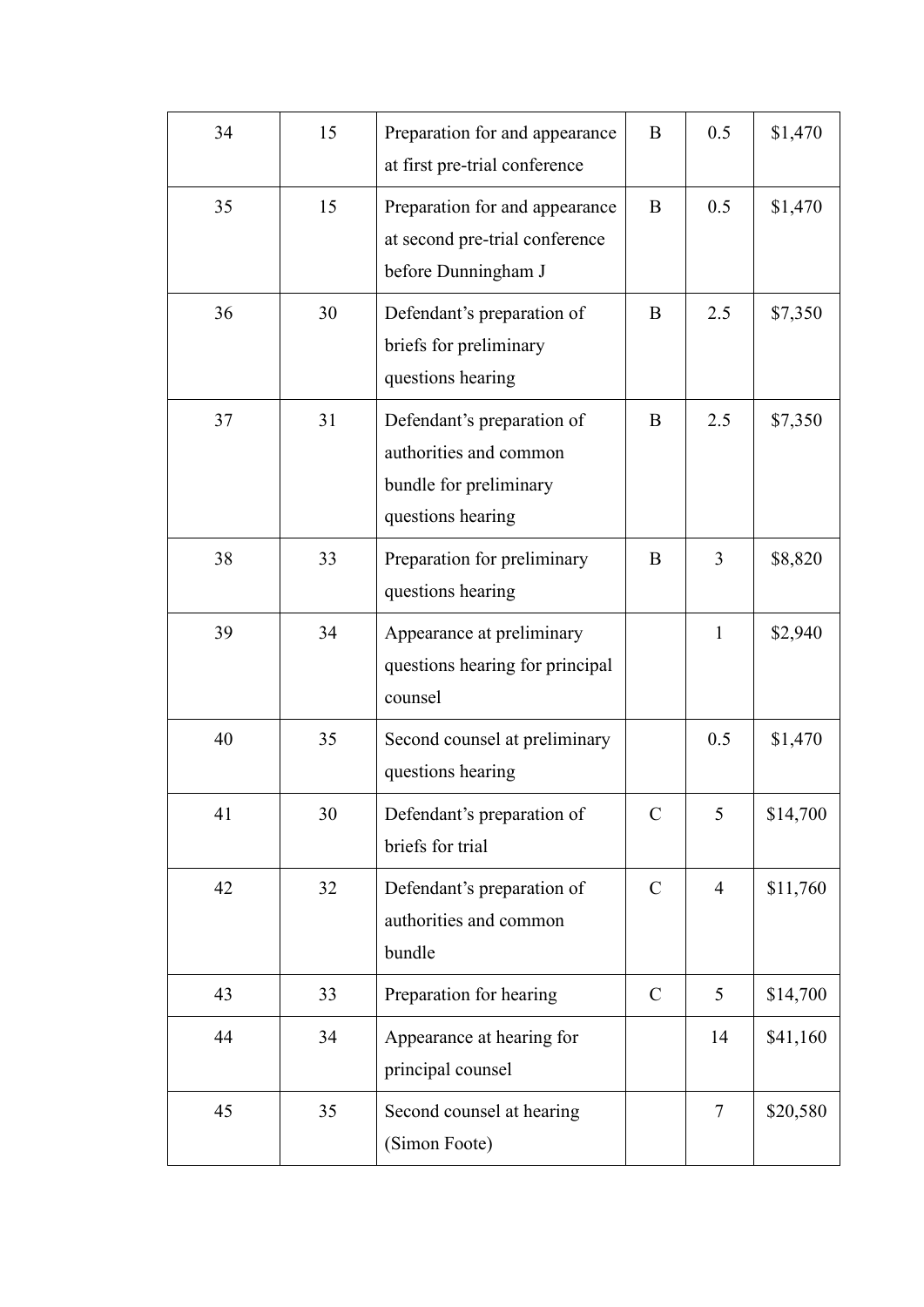| 46           | 35 | Subsequent counsel at hearing |   | 7        | Nil       |
|--------------|----|-------------------------------|---|----------|-----------|
|              |    | (Cecily Brick)                |   |          |           |
| 47           | 36 | Preparation of defendant's    |   | 1 at     | \$3,300   |
|              |    | costs submissions             |   | \$3,300  |           |
| 48           | 29 | Sealing judgment              | B | $0.2$ at | \$660     |
|              |    |                               |   | \$3,300  |           |
| <b>Total</b> |    |                               |   |          | \$277,674 |